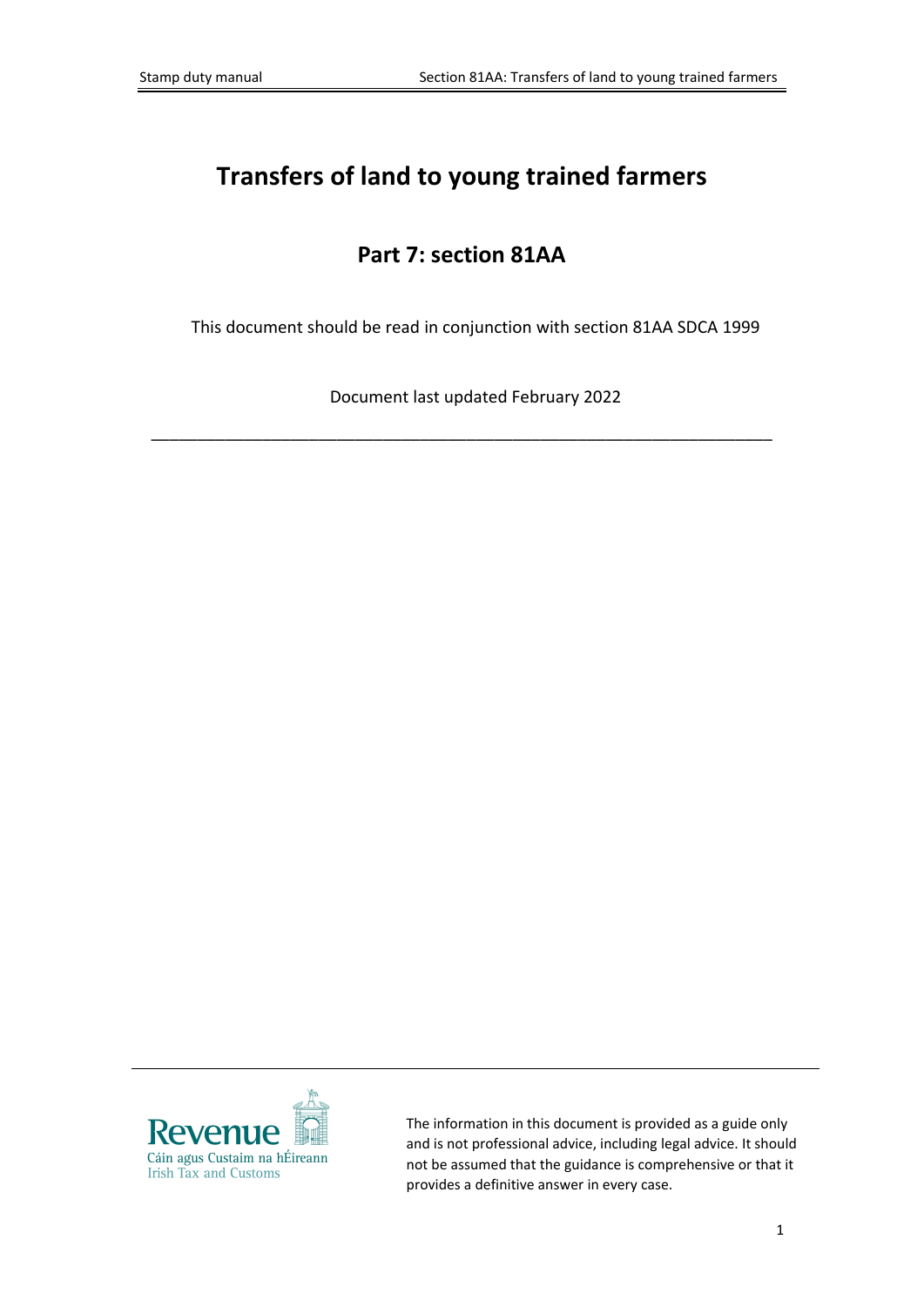## **Table of Contents**

| 1     |  |  |  |
|-------|--|--|--|
| 2     |  |  |  |
| 2.1   |  |  |  |
| 2.2   |  |  |  |
| 2.3   |  |  |  |
| 2.3.1 |  |  |  |
| 2.3.2 |  |  |  |
| 2.3.3 |  |  |  |
| 2.3.4 |  |  |  |
| 3     |  |  |  |
| 3.1   |  |  |  |
| 3.2   |  |  |  |
| 3.3   |  |  |  |
| 3.4   |  |  |  |
| 3.4.1 |  |  |  |
| 3.4.2 |  |  |  |
| 3.4.3 |  |  |  |
| 4     |  |  |  |
| 4.1   |  |  |  |
| 5     |  |  |  |
| 5.1   |  |  |  |
| 5.2   |  |  |  |
| 5.3   |  |  |  |
| 6     |  |  |  |
|       |  |  |  |
|       |  |  |  |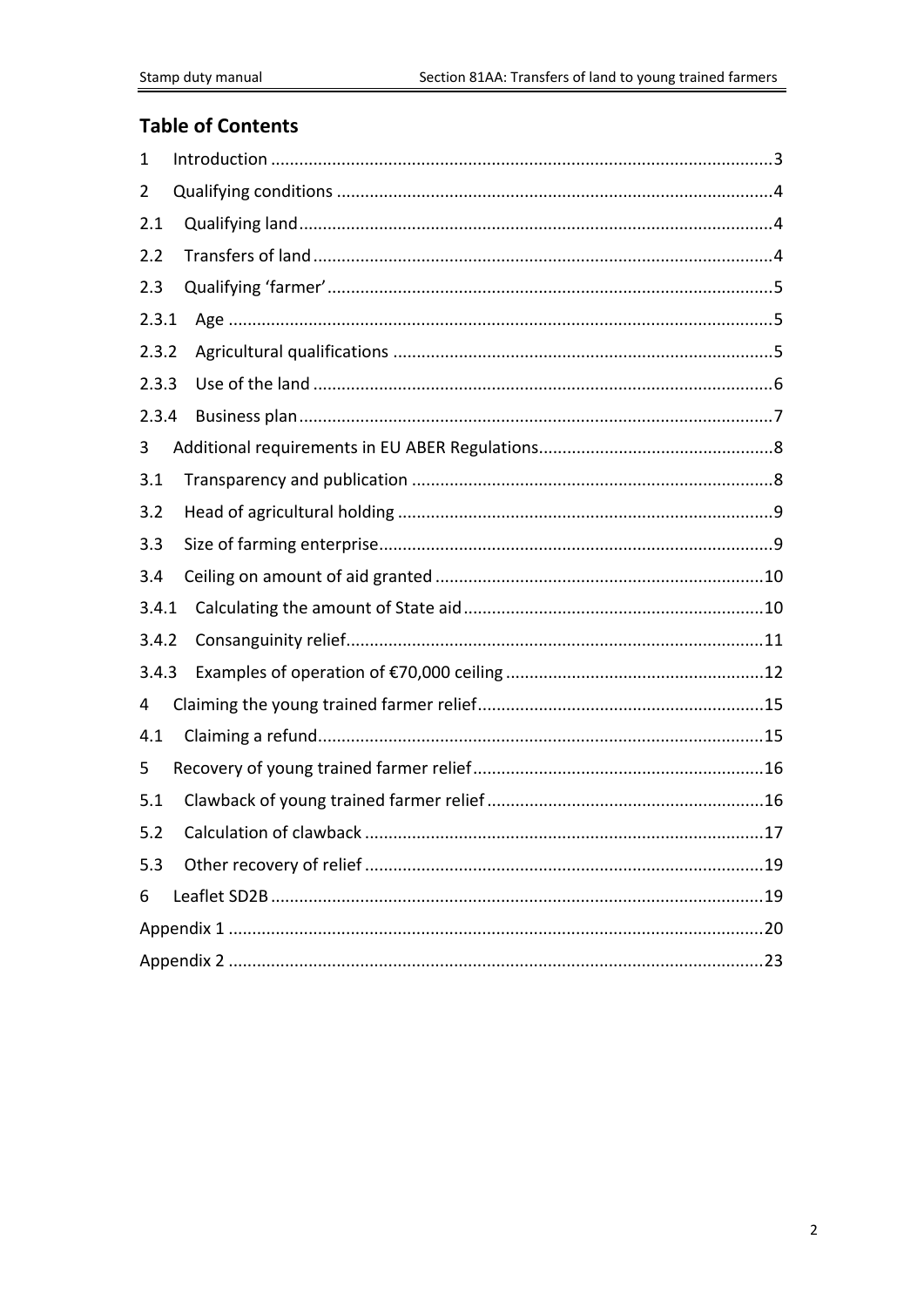## <span id="page-2-0"></span>1 Introduction

Section 81AA of the Stamp Duties Consolidation Act (SDCA) 1999 provides for relief from stamp duty on the transfer of an interest in agricultural land to certain farmers who are under 35 years of age and who hold a relevant agricultural qualification (known as young trained farmers). It applies to deeds<sup>1</sup> transferring land executed on or after 2 April 2007. The latest date on or before which transfers of land must be executed has been extended on a number of occasions and is currently 31 December 2022.

The relief has existed in varying forms for a number of years. Most recently, section 81AA took over from section 81A which had taken over from section 81. Part of the transition from one section to another involved, inter alia, the inclusion of new agricultural qualifications and arrangements that enable qualifications held on the previously applicable date to be treated as qualifications held for the purposes of the succeeding relief. A summary of the conditions applicable to transfers at specified times from 2007 is included in [Appendix](#page-18-2) [1.](#page-18-2)

The relief constitutes an EU State aid and as such must comply with EU State aid rules. The relevant State aid rules are contained in [Commission](https://eur-lex.europa.eu/legal-content/EN/TXT/PDF/?uri=CELEX:32014R0702&from=EN) [Regulation](https://eur-lex.europa.eu/legal-content/EN/TXT/PDF/?uri=CELEX:32014R0702&from=EN) [\(EU\)](https://eur-lex.europa.eu/legal-content/EN/TXT/PDF/?uri=CELEX:32014R0702&from=EN) [No](https://eur-lex.europa.eu/legal-content/EN/TXT/PDF/?uri=CELEX:32014R0702&from=EN) [702/2014](https://eur-lex.europa.eu/legal-content/EN/TXT/PDF/?uri=CELEX:32014R0702&from=EN) - in particular, Chapter III, Section 1 (Article 18) dealing with "Start-up aid for young farmers and the development of small farms".<sup>2</sup> This regulation is known as the Agricultural Block Exemption Regulation (ABER). As a result, a 'block exemption' from the requirement to apply for specific State aid approval is available. However, this is dependent on the details of a particular State aid scheme being notified to the EU Commission<sup>3</sup> and on the scheme meeting the requirements set out in the ABER. While a Member State effectively self-assesses that a scheme meets the relevant requirements, the EU Commission can carry out subsequent compliance checks.

Two income tax reliefs are also subject to the ABER: stock relief under section 667B Taxes Consolidation Act (TCA) 1997 and relief for succession farm partnerships under section 667D TCA 1997. Young trained farmer relief under section 81AA and these two income tax reliefs are subject to EU transparency requirements (see section 3.1 below). In addition, the three reliefs must be aggregated for the €70,000 ceiling on the amount of relief available under the EU Regulations (see section 3.4 below).

<sup>1</sup> For stamp duty purposes "deed" is the same as "instrument". Instrument is defined in section 1 SDCA 1999 as including every written document.

<sup>2</sup> Published in Official Journal No. L 193, OI.7.2014, p.1 and effective from 1 July 2014.

<sup>&</sup>lt;sup>3</sup> This notification is done by the Department of Agriculture, Food and the Marine.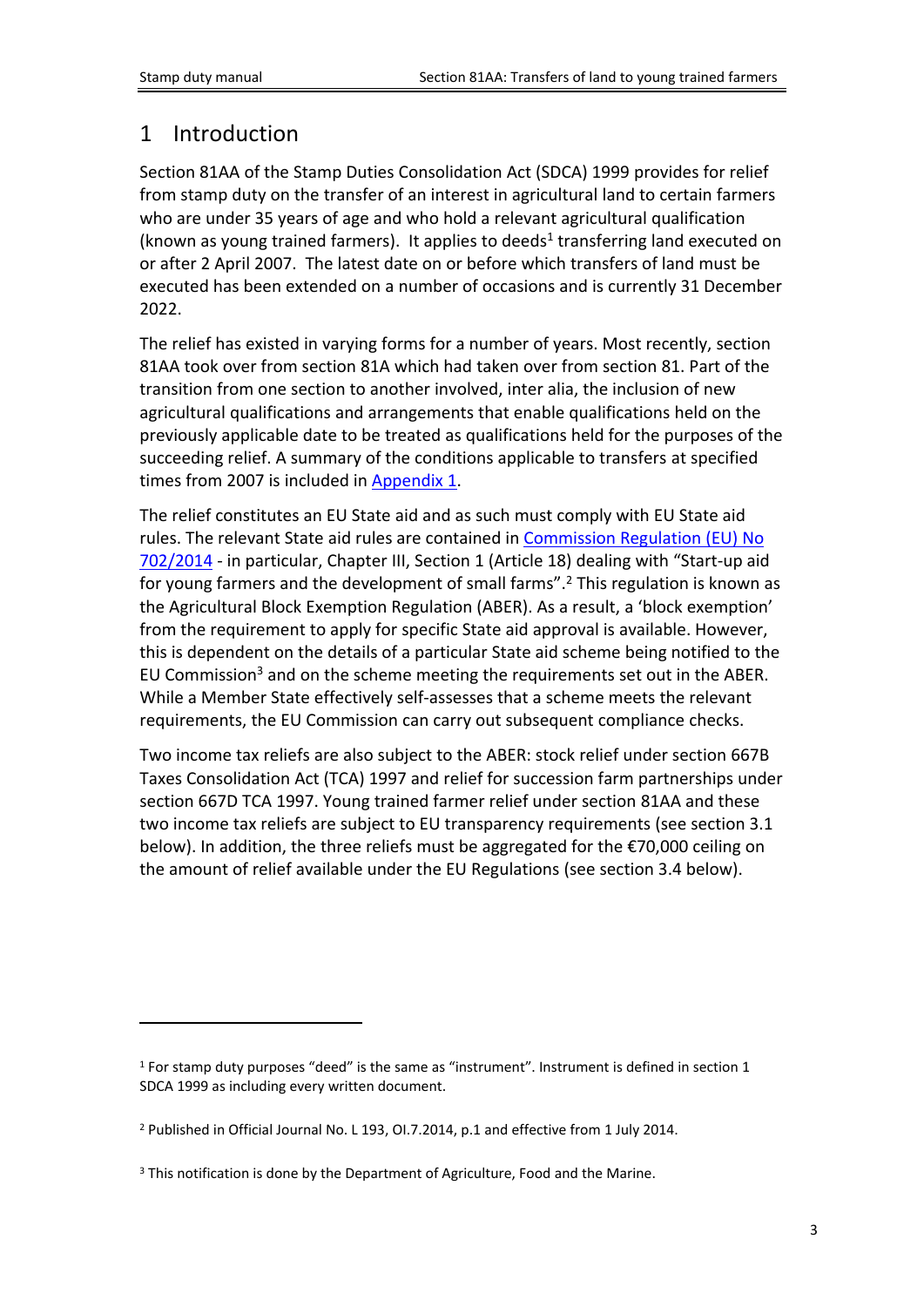In this manual:

- stamp duty relief under section 81AA is referred to as young trained farmer relief;
- the reliefs under sections 667B and 667D TCA 1997 are referred to as the income tax reliefs;
- the combination of young trained farmer relief and the income tax reliefs is referred to as the ABER reliefs; and
- the young trained farmer to whom land is transferred is referred to as the transferee.

## <span id="page-3-0"></span>2 Qualifying conditions

Certain conditions relating to the type of land, its transfer and subsequent use and the transferee's age and agricultural qualifications must be met for young trained farmer relief to apply. In addition, certain EU State aid conditions must be met. For example, if the instrument is executed on or after 25 December 2017, a business plan must be furnished to Teagasc before the instrument is executed (see section 2.3.4 below). For other EU State aid conditions, see section 3 below.

### <span id="page-3-1"></span>2.1 Qualifying land

Only agricultural land can qualify for young trained farmer relief. However, agricultural land includes such farmhouses and buildings and the land on which they are situated as are of a character appropriate to the land. For example, a large house used as a guesthouse would not be regarded as of a character appropriate to the land.

For the purposes of young trained farmer relief, land occupied by, or suitable for occupation as, woodlands on a commercial basis is **not** agricultural land.

### <span id="page-3-2"></span>2.2 Transfers of land

The transfer of land may be by way of a sale or a gift. Transfers by way of a lease do not qualify for young trained farmer relief.<sup>4</sup> Transfers must not be effected in a way that allows the interest in the land to revert to the transferor by the exercise of a power in this regard (power of revocation). However, a transferor may retain certain rights such as rights of residence, support and maintenance.

Where land is transferred into joint ownership (whether as tenants in common or as joint tenants), **all** the joint owners must meet the qualifying conditions unless:

<sup>4</sup> Relief for leases of agricultural land is possible under section 81D SDCA 1999.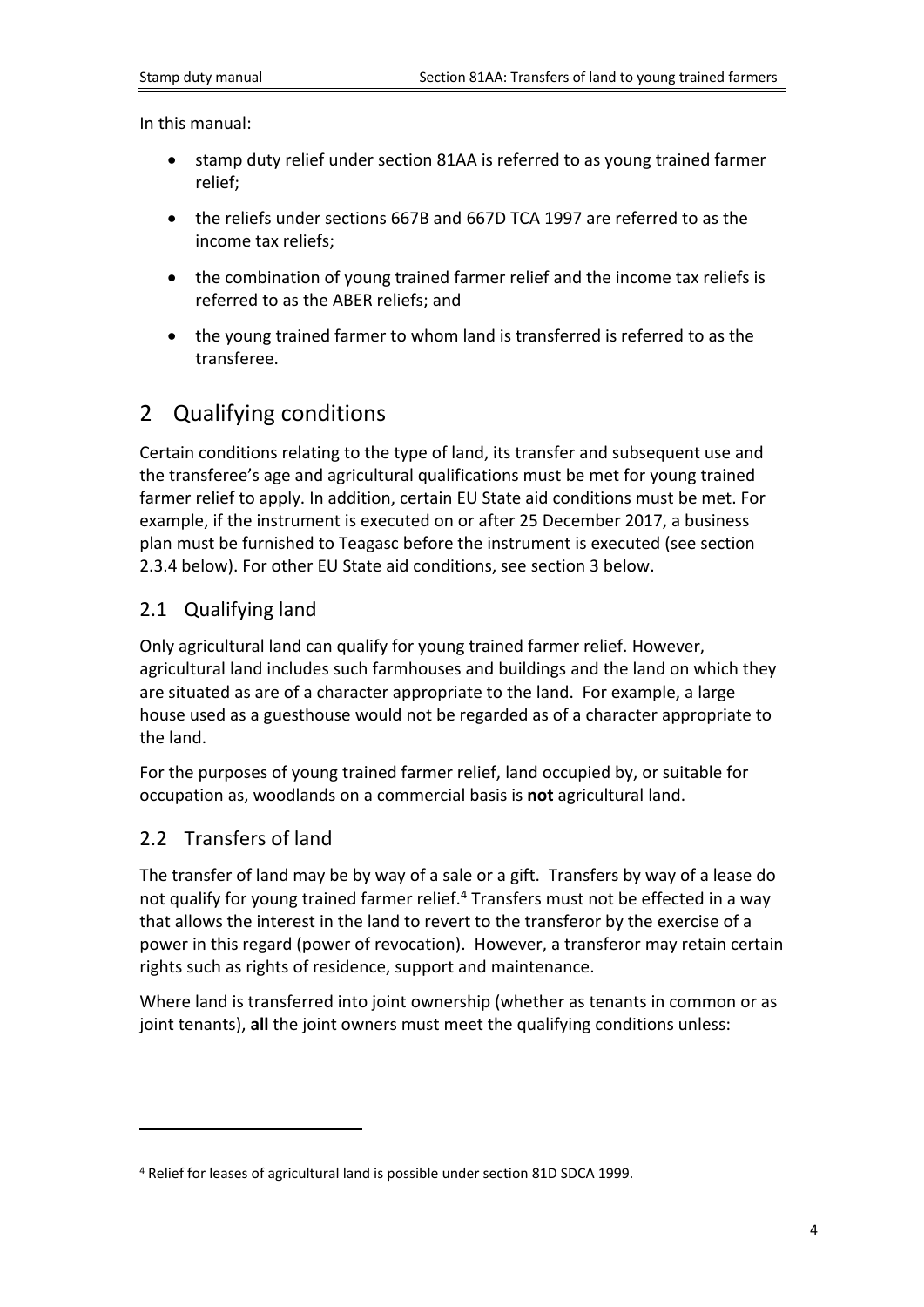- (a) the land is transferred into the joint ownership of spouses or civil partners. The land may be transferred from one spouse or civil partner into joint ownership with the other spouse or civil partner or may be transferred by a third party to spouses or civil partners. The relief applies where **one of the spouses or civil partners** meets the qualifying conditions.
- (b) the owner of the land is creating a joint ownership; for example, where land is transferred from a parent to the parent and his or her child.
- (c) an additional owner(s) is being added to the existing joint ownership; for example, where land is transferred by joint owners to themselves and to another person. Such a situation might arise, for example, with a transaction involving the transfer of a one-third interest in land from parents to their child, with the child's interest to be held on a joint tenancy with the parents.

In the situations set out in (b) and (c), the inclusion of the parents as transferees is a necessary conveyancing requirement where the lands are to continue to be held in joint ownership albeit with a new joint owner being the child. In both situations, the parents are not transferees in the sense of receiving an interest in the land from another person. The only person receiving a benefit under the transfer is the child. The young trained farmer relief will apply to the child where he or she meets the qualifying conditions. When completing the stamp duty return, the transferor in the case of (b) and the transferors in the case of (c) must be shown as vendors and purchasers and the box for fractional interest must be ticked.

Where the land to be transferred is held jointly (whether as joint tenants or as tenants in common) and the interest held by one of the joint owners is transferred, the young trained farmer relief applies to the joint interest being transferred where the transferee meets the qualifying conditions.

## <span id="page-4-0"></span>2.3 Qualifying 'farmer'

There are three aspects to being a qualifying 'farmer': age, agricultural qualifications and use of the land.

### <span id="page-4-1"></span>2.3.1 Age

A transferee must be under 35 years of age on the date of execution of the deed of transfer of the land.

### <span id="page-4-2"></span>2.3.2 Agricultural qualifications

When the deed transferring the land is executed, the transferee must hold a relevant agricultural qualification. However, a person who obtains a relevant agricultural qualification within the period of four years after the date on which the deed transferring the land is executed will be able to claim a refund of the stamp duty paid provided all the other conditions are met (see section 4.1 below). The date of the award of the qualification is the date the person became the holder of the qualification.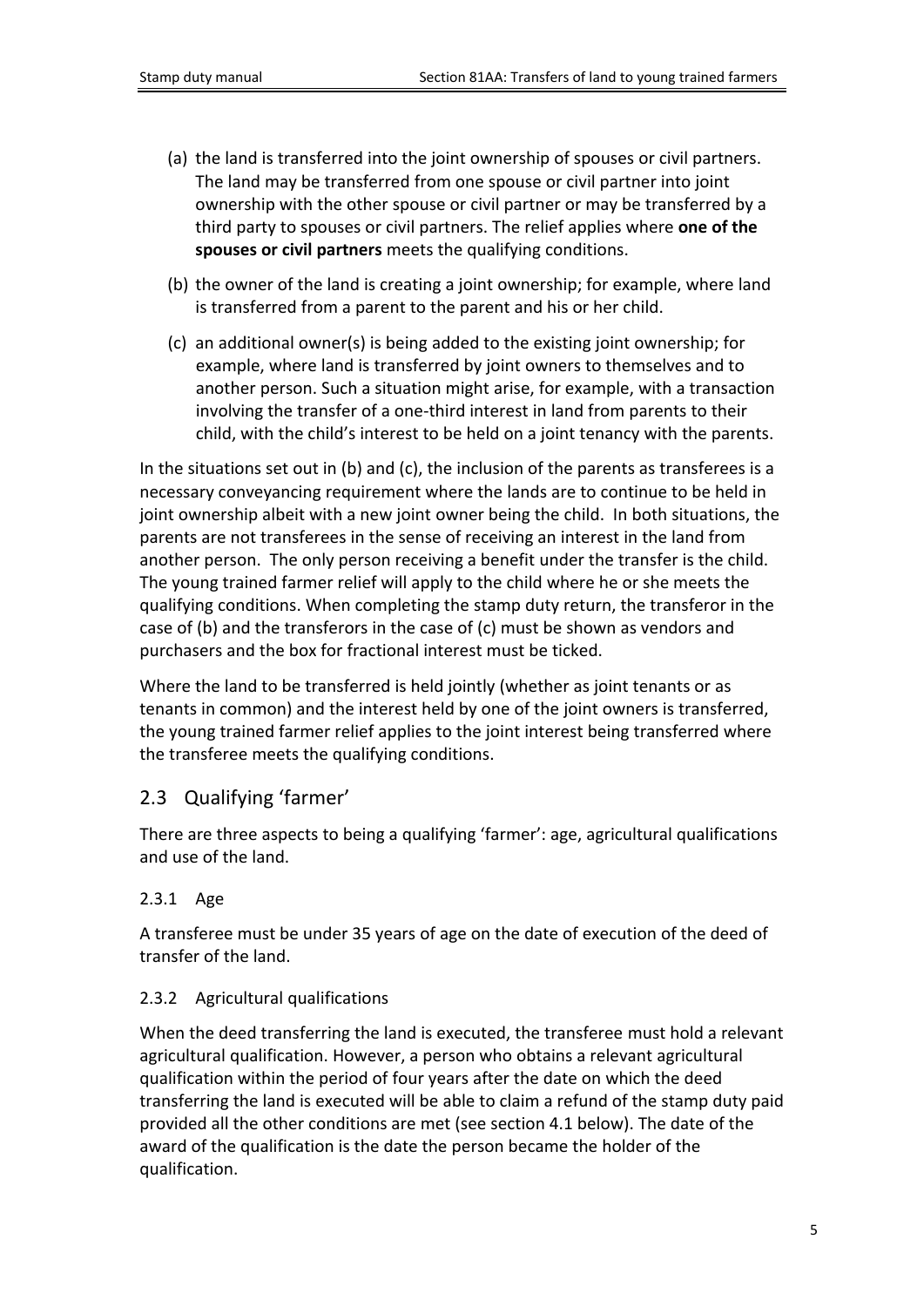As colleges have introduced new courses and dropped older courses, the relevant courses have changed over time since the relief was first introduced. For the most part, the current qualifications are awarded by the Qualifications and Quality Assurance Authority of Ireland<sup>5</sup> and other third-level institutions. These qualifications are listed in Schedule 2B SDCA 1999.<sup>6</sup> In addition to the qualifications that are listed in this Schedule, Teagasc may certify other qualifications as corresponding to a Schedule 2B qualification. Teagasc also approves courses of training for individuals with learning difficulties. In this regard, a letter from Teagasc confirming satisfactory attendance at such a course is accepted as an alternative qualification to a Schedule 2B qualification.

While not common, it can happen that transferees who acquire land may have an agricultural qualification that precedes the current qualifications. These qualifications are listed in Schedule 2A SDCA 1999. Some of these qualifications are still relevant and also appear in Schedule 2B. Others, while still relevant, also require an additional certificate certifying satisfactory completion of a course approved by Teagasc that was either of 80 hours or 180 hours duration.

Application forms for letters of equivalence are available from local Teagasc offices and agricultural colleges. The completed forms (and any enquiries) must be sent to Carmel Finlay, Teagasc, Grange, Dunsany, Co. Meath, C15 PW93 or to [carmel.finlay@teagasc.ie](mailto:carmel.finlay@teagasc.ie).

See Appendix 2 for the current lists of relevant agricultural qualifications.

#### <span id="page-5-0"></span>2.3.3 Use of the land

A transferee must intend to:

- spend at least 50% of his or her normal working time farming the transferred land, and
- retain ownership of that land,

for a period of at least five years from the date of execution of the deed of transfer.

Where the relevant agricultural qualification (see section 2.3.2 above) is acquired after the date of execution of the deed of transfer, the five-year period commences on the date on which the claim for a refund is made.

Young trained farmer relief can be clawed back where ownership of the land is not retained for the required five-year period (see section 5.1 below).

For the purposes of young trained farmer relief, farming includes producing crops and raising livestock such as cattle or sheep but does not include the breeding of horses.

<sup>5</sup> Replaced the Further Education and Training Awards Council in respect of qualifications awarded on or after 6 November 2012.

<sup>6</sup> Previous qualifications were listed in Schedule 2 (section 81) and Schedule 2A (section 81A).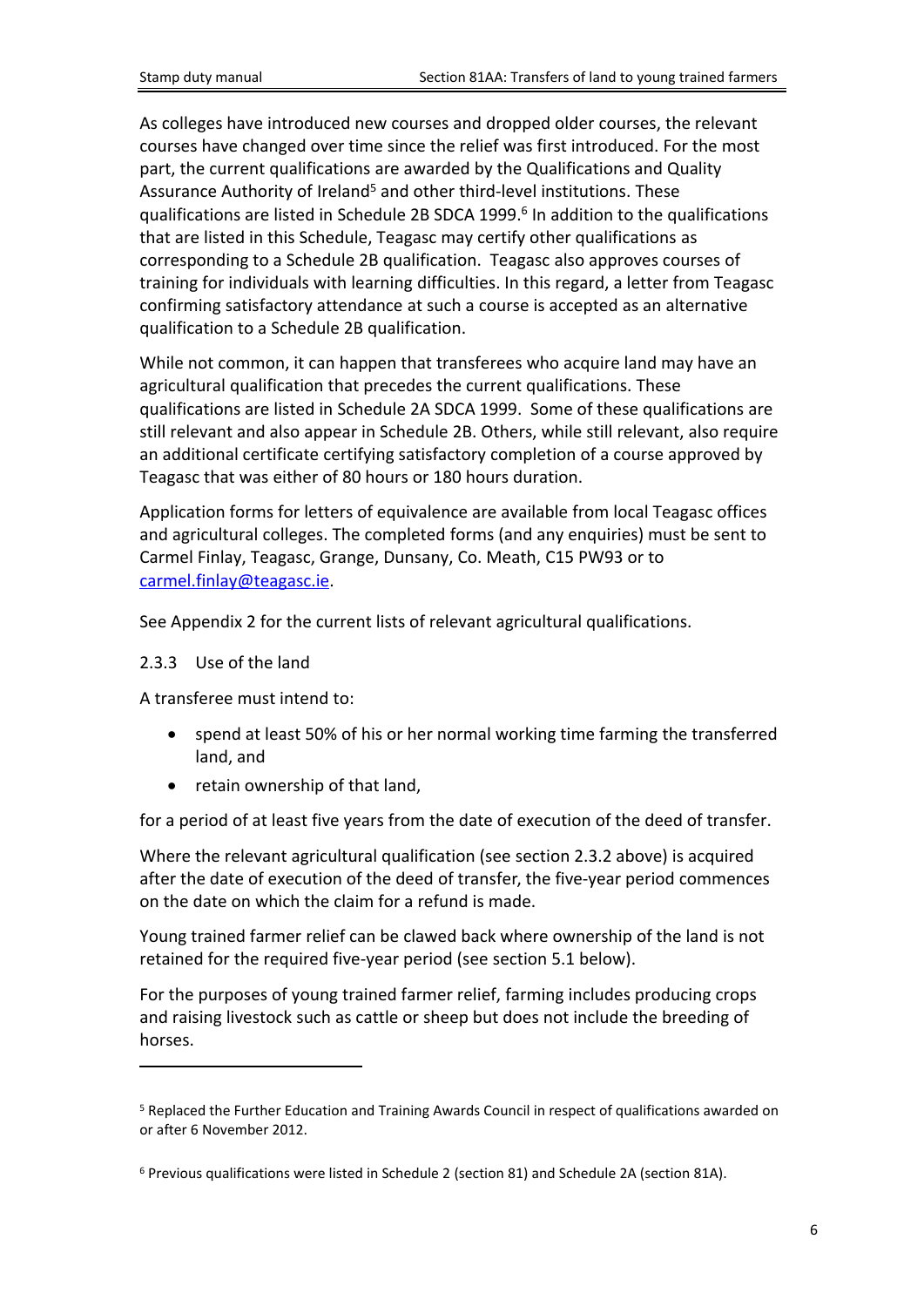Revenue accepts that normal working time (including on-farm and off-farm working time) approximates to 40 hours per week. This enables transferees with off-farm employment to qualify for the relief where they spend at least 20 hours per week, averaged over a year, farming. Where a transferee works more than 40 hours per week, the minimum requirement for 20 hours of farming still applies. Where a transferee's normal working time is somewhat less than 40 hours per week, then the 50% requirement can be applied to the actual hours worked.

With a self-assessment basis of taxation, it is up to individual transferees to satisfy themselves when claiming young trained farmer relief that they meet the conditions relating to the number of hours spent farming. This will depend on the facts and circumstances of each individual case. Should Revenue carry out a follow-up compliance intervention in relation to a claim for relief, it will consider all relevant information (including farming records) when deciding on whether relief was correctly claimed.

### <span id="page-6-0"></span>2.3.4 Business plan

Teagasc is the competent body in relation to farm business plans. The young trained farmer must submit a business plan to Teagasc before the execution of the deed transferring the land. Where the relevant agricultural qualification (see section 2.3.2 above) is acquired after the date of execution of the deed of transfer, the business plan must be submitted before a refund is claimed. This requirement to submit a business plan to Teagasc applies to all conveyances or transfers executed on or after 25 December 2017.

Teagasc has published a business plan template (My Farm, My Plan – Planning for My Future)<sup>7</sup> to assist young trained farmers to prepare a farm business plan. When submitting the business plan to Teagasc, the young trained farmer declares that he or she is responsible for the content and implementation of the business plan. A certificate issued by Teagasc then confirms that the applicant has satisfactorily completed a business plan that has been validated by Teagasc ("Teagasc certificate"). This certificate can be accepted by Revenue as evidence of compliance with the requirement to submit a business plan. A business plan should be implemented within the period of nine months after the stamp duty return claiming the relief has been filed, or after the refund has been claimed, whichever situation applies.

<sup>&</sup>lt;sup>7</sup> Available to download from [www.teagasc.ie](http://www.teagasc.ie) or get from a local Teagasc office.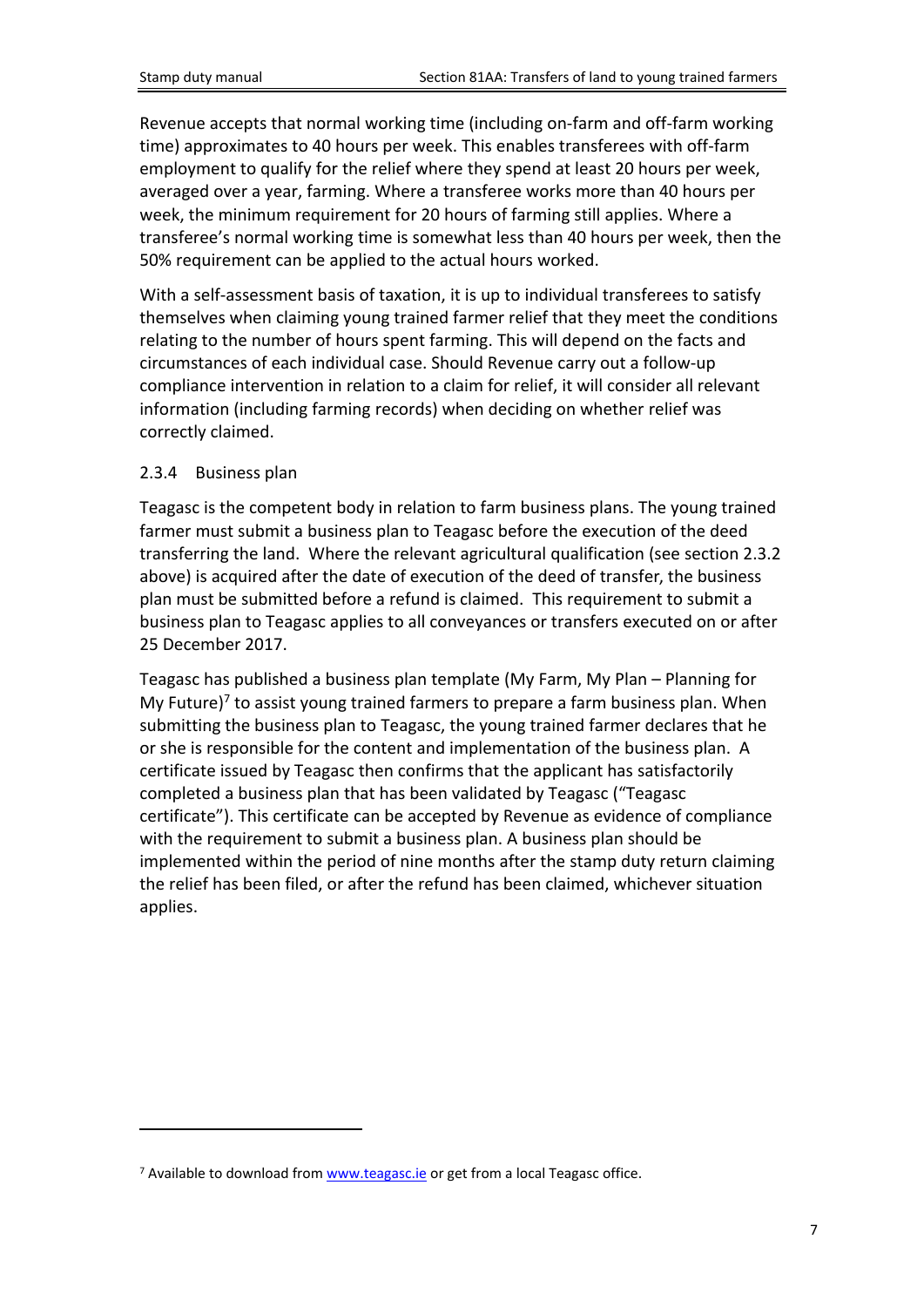# <span id="page-7-0"></span>3 Additional requirements in EU ABER Regulations

Some of the qualifying conditions set out in the ABER Regulations for the stamp duty relief are also included in section 81AA. The following conditions have already been discussed:

- involvement in primary agricultural production (see section 2.1 above)
- the age of the farmer (see section 2.3.1 above);
- adequate educational skills and competencies (see section 2.3.2 above);
- active farmer (see section 2.3.3 above);
- submission of a business plan to the competent authority (see section 2.3.4 above).

However, there are other conditions contained in the ABER Regulations that have direct effect in Member States and that must also be satisfied.

### <span id="page-7-1"></span>3.1 Transparency and publication

Member States are required to publish, on a dedicated EU Commission website, details of State aid granted (i.e. amount of tax relief given) to individual beneficiaries after 1 July 2016, where such awards are above €60,000. The three ABER schemes must also be considered for the purpose of the transparency and publication requirements, set out in Article 9(2) and Annex III of the Agricultural Block Exemption Regulations. These are section 81AA SDCA 1999 (young trained farmer relief) and two income tax reliefs: section 667B TCA 1997 (stock relief) and section 667D TCA 1997 (succession farm partnerships).

Where the total amount of stamp duty or income tax relieved under **any** of the three schemes exceeds €60,000, the following information is to be published on the EU Commission website:

- Identification number of the aid (as provided by the European Commission);
- Name of the beneficiary (i.e. the young trained farmer);
- Type of enterprise (i.e. micro or small size enterprise);
- EU Economic Region in which the beneficiary is located;
- Sector of activity (i.e. agriculture);
- Aid element (i.e. the aggregate amount of the three ABER reliefs published in a series of monetary ranges rather than actual amounts);
- Aid instrument (i.e. tax exemption);
- Date of granting the aid (in the case of stamp duty, date on stamp certificate issued by Revenue in respect of a stamp duty return filed with Revenue or date refund made by Revenue and, in the case of income tax, date return filed with Revenue);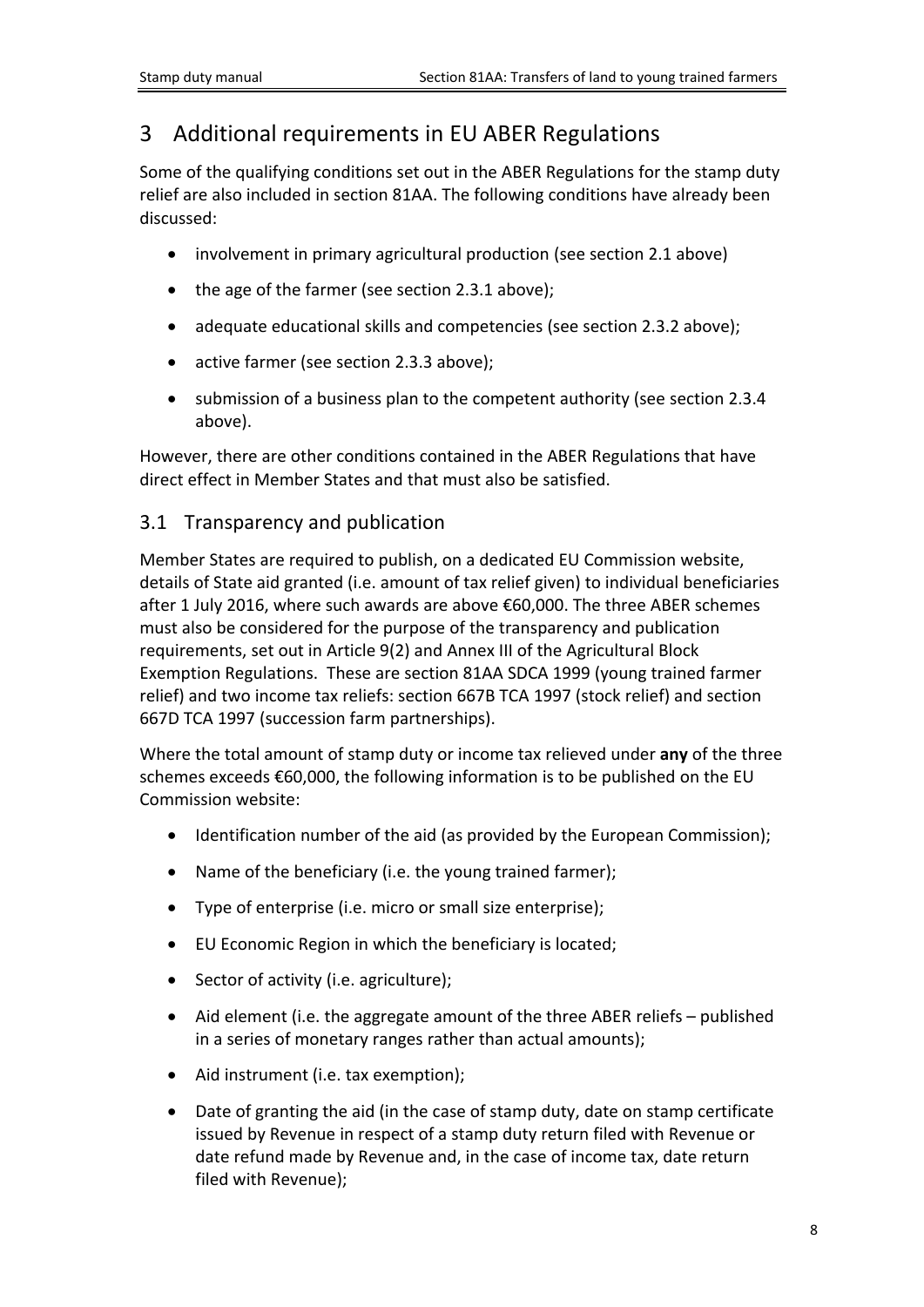- Objective of the aid;
- Granting authority (i.e. Department Agriculture, Food and the Marine).

The website may be accessed by clicking the following [link](https://webgate.ec.europa.eu/competition/transparency/public/search) and then clicking English and Ireland.

Revenue provides the Department of Agriculture, Food and the Marine with the information relating to the three ABER reliefs to be published on the EU Commission website. There is a 12-month deadline for publication, which starts from the date of the last award that causes a beneficiary to exceed the €60,000 ceiling.

The publication rules contained in the ABER Regulations have direct effect in Member States. For the purposes of section 851A TCA 1997 and the disclosure of confidential taxpayer information, the enactment allowing disclosure to the Department of Agriculture, Food and the Marine is the EU Regulations so that a specific provision in section 851A is not required.

### <span id="page-8-0"></span>3.2 Head of agricultural holding

Part of the definition of "young farmer" in Article 2 of the EU ABER Regulations is a person who is "setting up for the first time in an agricultural holding as a head of **that**<sup>8</sup> holding". This wording indicates that each acquisition of farmland is to be regarded separately from any other acquisition(s). "Head" is not defined and is being given its normal meaning of being in charge of, or control of, the agricultural holding. Therefore, where a young trained farmer is in charge of or controls each parcel of farmland that he or she acquires (whether acquisition happens by way of purchase or gift) the young trained farmer can continue to qualify for young trained farmer relief on the acquisition of additional land at different times (subject to the €70,000 ceiling on allowable relief described in section 3.4 below).

This definition of "young farmer" has effect from 1 July 2014, when the EU ABER Regulations came into effect.

### **Example**

A young trained farmer receives a gift of the family farm from his parents. Following this first transfer he takes the opportunity to buy a small parcel of land adjacent to the farm. Later again he receives a gift of a farm from his uncle. He can qualify for young trained farmer relief on these three transfers of land where he is in charge of or controls the three holdings, assuming, of course, that the other conditions for young trained farmer relief are satisfied and the ceiling on relief is not exceeded.

## <span id="page-8-1"></span>3.3 Size of farming enterprise

The ABER Regulations restrict tax relief to micro and small enterprises, defined in Annex 1 of these regulations in terms of employee numbers and annual turnover. These size enterprises must have fewer than 10 or 50 employees, respectively, and

<sup>8</sup> Emphasis added (not included in EU Regulations).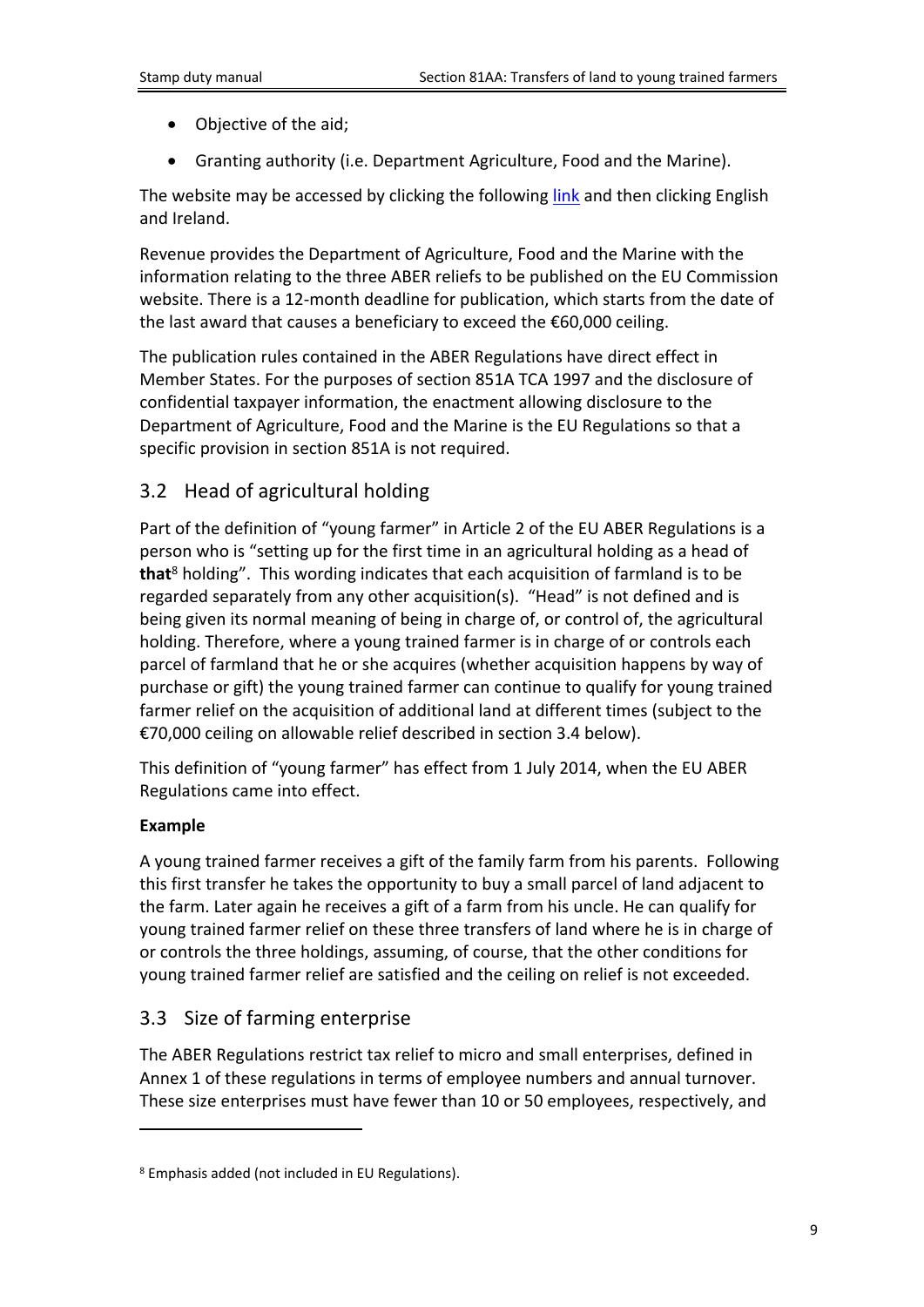an annual turnover and/or balance sheet total that does not exceed €2m or €10m, respectively.

## <span id="page-9-0"></span>3.4 Ceiling on amount of aid granted

A lifetime ceiling of €70,000 applies to the amount of State aid granted to a young trained farmer under the three ABER schemes<sup>9</sup>; i.e. section 81AA SDCA 1999, sections 667B TCA 1997 (stock relief) and 667D TCA 1997 (succession farm partnerships). This means that the amount of State aid (tax relief) claimed **must be aggregated across these schemes with effect from 1 July 2014.**

See section 3.4.2 below in relation to the interaction of consanguinity relief and young trained farmer relief and the calculation of the amount of young trained farmer relief State aid. **Consanguinity relief does not have to be aggregated with the three ABER reliefs and is not relevant in the context of the €70,000 ceiling.**

The €70,000 ceiling is being applied to claims for relief made in relation to stamp duty (young trained farmer relief) for transfers of land executed on or after 1 January 2019, and for the year of assessment 2019 and subsequent years of assessment for stock relief and succession farm partnership relief. However, anyone submitting a stamp duty return in relation to a transfer executed on or after 1 January 2019, or income tax returns for the 2019 year of assessment onwards, must have regard to the amount of relief already claimed since 1 July 2014 which is the date the EU ABER Regulations came into effect. Any such relief must be aggregated with any later relief claimed. Where the €70,000 ceiling is exceeded, the restriction on relief is to be applied on a self-assessment basis as part of the filing of a tax return (whether stamp duty or income tax) to whichever of the reliefs brings the aggregate young trained farmer relief and income tax relief above the ceiling.

### <span id="page-9-1"></span>3.4.1 Calculating the amount of State aid

In the case of young trained farmer relief, the amount of State aid is the amount of stamp duty that would be payable if the relief did not apply. This would be 6% (stamp duty rate that applies to instruments executed on or after 10 October 2017) of the consideration for, or the value of (in the case of a gift), the land transferred. However, this amount would be reduced where the transfer also qualifies for consanguinity relief (see section 3.4.2 below in relation to the availability of consanguinity relief and its interaction with young trained farmer relief).

In relation to stock relief, the amount of State aid is the reduction in income tax payable as a result of the allowable expense deduction. In relation to a succession farm partnership, the amount of State aid is the tax credit allowed.

Where there are two or more purchasers or transferees in relation to a single holding of land, the calculation of the amount of State aid depends on their particular circumstances. The stamp duty relief is available where **all** of them are young trained farmers. The availability of consanguinity relief depends on the

<sup>&</sup>lt;sup>9</sup> Paragraph 7, Article 18 of the EU Regulations.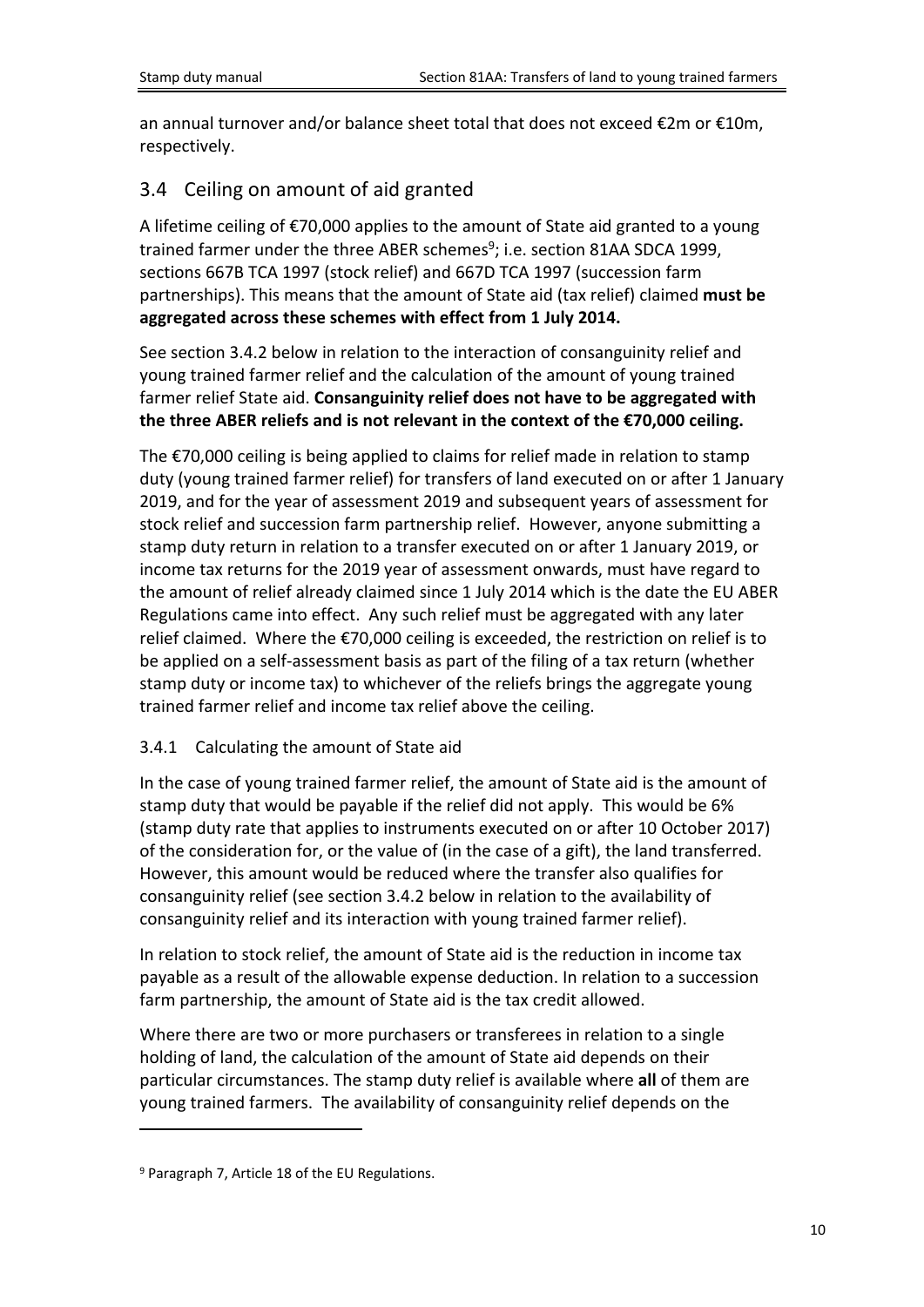relationship of each of them to the seller/transferor of the land. Their allowable State aid amount is calculated by reference to the share of the holding acquired by each of them; i.e. a 50% share in a holding by two young trained farmers results in the stamp duty relieved being divided between them in the same 50% proportion.

A young trained farmer and his or her spouse or civil partner acquiring land as joint owners may qualify for stamp duty relief without the spouse or civil partner also being a young trained farmer. Where this happens, the stamp duty relieved is apportioned evenly between both of them. Where the spouse or civil partner is not a young trained farmer, the qualifying conditions for the relief and the €70,000 ceiling do not apply to that person.

### <span id="page-10-0"></span>3.4.2 Consanguinity relief

Consanguinity relief is the relief that applies in relation to transfers of farmland between certain blood relatives whereby the applicable rate of stamp duty is reduced from 6% to 1%.

The relevant relationships for this relief include:

- Lineal descendent (child, step-child, grandchild etc.)
- Parent, step-parent and grandparent
- Husband, wife and civil partners
- Brother, sister, step-brother and step-sister
- Aunt and uncle
- Nephew and niece

Transfers between cousins or in-laws do not qualify for consanguinity relief.

Details of the relevant relationships and the qualifying conditions for the relief are set out in Schedule 1 (paragraph 5) to the SDCA 1999. These conditions are that the transferee must farm the land for a period of at least 6 years following the date of the conveyance or transfer of the land or lease it for a period of at least 6 years to someone who farms the land. The person farming the land must do so on a commercial basis and with a view to making profits for at least half of the person's normal working time **or** be the holder (or become the holder within four years) of one of the young trained farmer relevant agricultural qualifications. The 67 years upper limit on the age of the transferor of the land was removed by Finance Act 2017 (section 60) with effect from 25 December 2017.

### **For the purpose of calculating the allowable State aid amount in relation to the €70,000 ceiling, consanguinity relief is applied before young trained farmer relief and this reduces the amount of State aid granted.**

An important difference between the operation of consanguinity relief and young trained farmer relief is that consanguinity relief does not apply to a farmhouse situated on the land being transferred. This relief applies to **non-residential** property that is suitable for farming and farm buildings of a character appropriate to the farmland. However, as the 1% residential rate that applies to a farmhouse is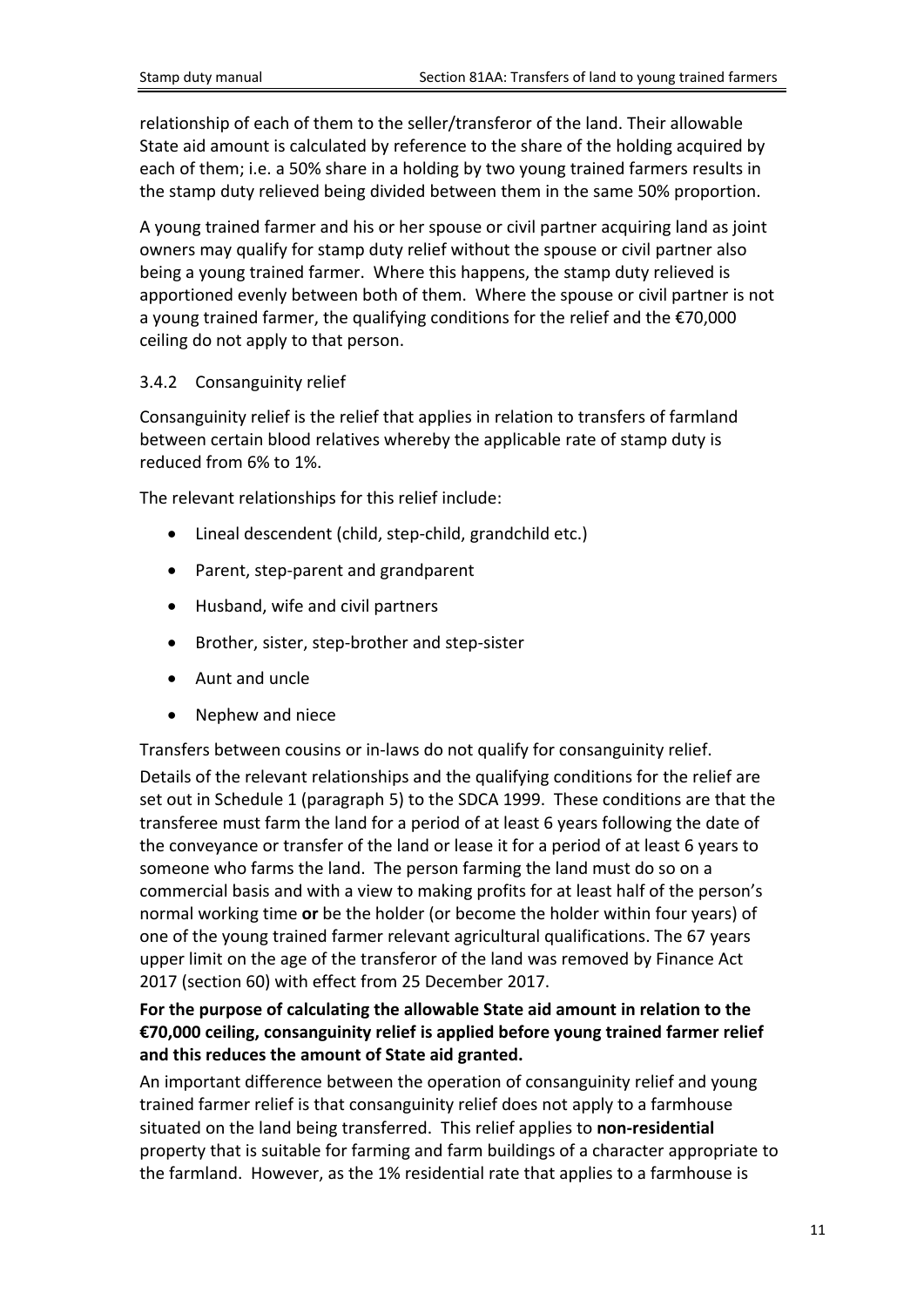currently the same as the consanguinity relief rate there is no practical effect on the amount of stamp duty involved.

### **Examples**

### **1. Interaction of consanguinity and young trained farmer reliefs**

A young trained farmer receives a gift of farmland from his father in January 2019 which, for stamp duty purposes, is valued at €1m. Both consanguinity relief and young trained farmer relief apply. Applying consanguinity relief gives a stamp duty liability of €10,000 (€1m @ 1%). Young trained farmer relief then reduces the stamp duty liability from €10,000 to nil. €10,000 is the amount of EU State aid granted. Without consanguinity relief, the amount relieved/State aid would be €60,000.

### **2. Land with farmhouse**

A young trained farmer receives a gift of the family farm from his parents, including the farmhouse, worth €1.5 million. The deed of transfer is executed on 1 May 2019. The farmhouse is valued at  $\epsilon$ 200,000 and the land is valued at  $\epsilon$ 1.3 million.

The farmhouse is not eligible for consanguinity relief. Applying this relief to the farmland gives a stamp duty liability of  $E$ 13,000 (1% rate). As stamp duty of 1% applies to residential property<sup>10</sup>, the farmhouse is subject to duty of  $E$ 2,000. As young trained farmer relief applies to both farmhouse and land, €15,000 (€13,000 + €2,000) is the amount of young trained farmer relief.

### <span id="page-11-0"></span>3.4.3 Examples of operation of €70,000 ceiling

The following examples illustrate the operation of the €70,000 ceiling. For the most part, they focus on young trained farmer relief as this is typically more significant than the two income tax reliefs. Unless stated otherwise in the example, the transferee is not eligible for consanguinity relief.

### **1. Single transferee with pre-1 January 2019 purchase that exceeded ceiling**

A young trained farmer claimed young trained farmer relief of €78,000 in respect of land bought for €1.3m (6% rate) on a transfer executed on 1 March 2018. Full relief was available as the €70,000 ceiling is applied only in respect of transfers executed on or after 1 January 2019. However, she is not entitled to any further ABER relief as such relief claimed between 1 July 2014 and 31 December 2018 must be taken into account in establishing entitlement to further relief after that date and the €70,000 ceiling has already been exceeded.

If, instead of €78,000, she had claimed young trained farmer relief of €30,000 between 1 July 2014 and 31 December 2018 she would be entitled to claim a further €40,000 in ABER relief on or after 1 January 2019.

### **2. Single transferee with no prior claims and consanguinity relief**

<sup>&</sup>lt;sup>10</sup> The 1% rate applies to residential properties valued at up to  $\epsilon$ 1m. A rate of 2% applies to the value that exceeds €1m.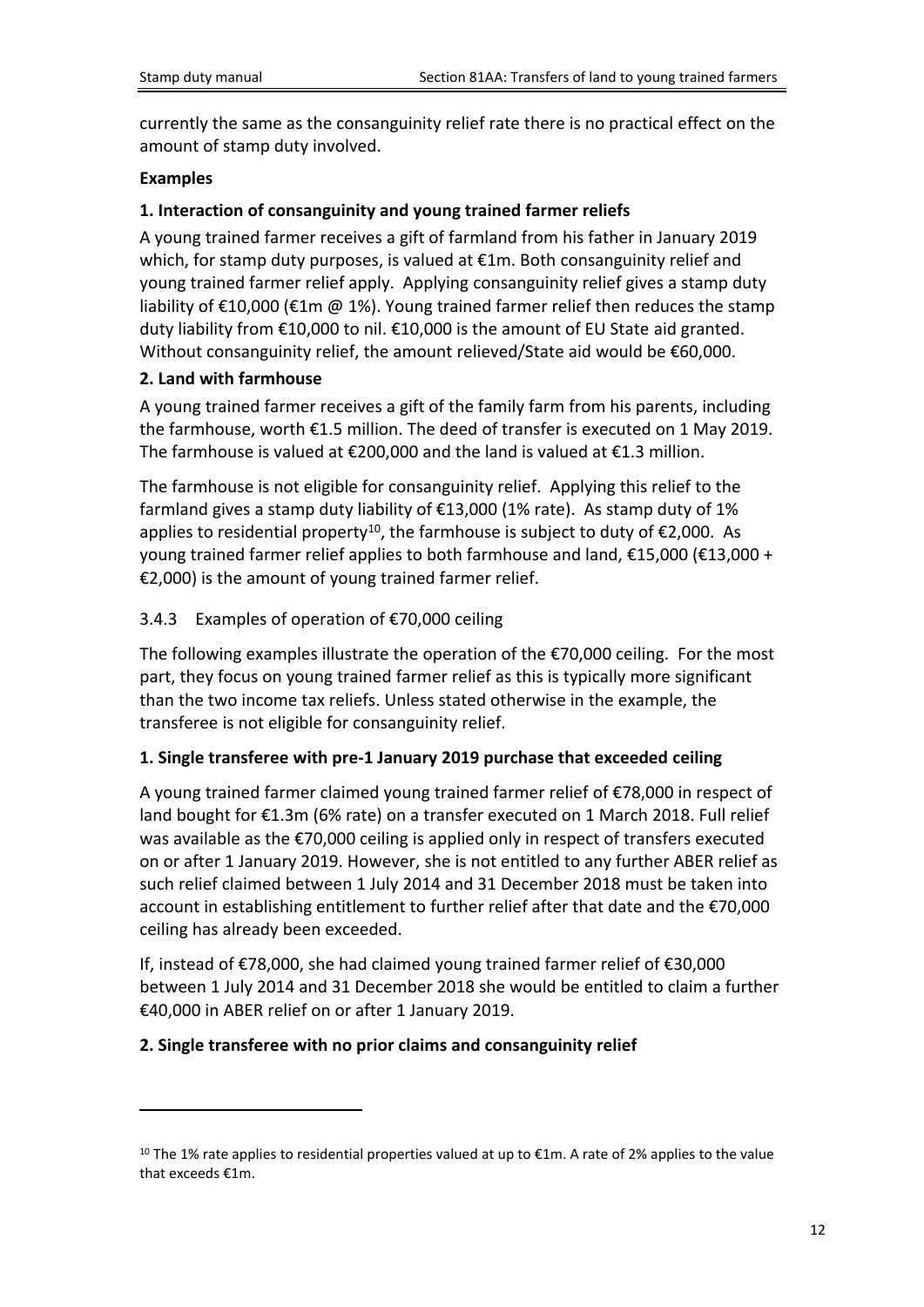A young trained farmer receives a gift of the family farm worth €1.3m from his parents. The deed of transfer is executed on 5 January 2019. The stamp duty liability would be €78,000 (6% rate) in the absence of any reliefs. Because consanguinity relief is claimed the stamp duty payable is reduced to €13,000 (1% rate). However, as young trained farmer relief also applies no stamp duty is actually payable and €13,000 is the amount of State aid granted and not €78,000. The amount of State aid still available to this young trained farmer following the transfer is €57,000 (€70,000 less €13,000).

### **3. Single transferee with no prior claims and ceiling exceeded**

A young trained farmer buys a farm for €3 million. The deed of transfer is executed on 5 January 2019. In the absence of any relief the amount of stamp duty due at 6% is €180,000. The transferee claims young trained farmer relief. The maximum amount of relief that can be claimed is €70,000 as no ABER relief has been claimed since 1 July 2014. The balance of the stamp duty liability of €110,000 must be paid. No further ABER relief may be claimed.

Pending the development referred to in section 4 below, the young trained farmer may file the stamp duty return and claim full relief on the return but should pay €110,000 directly to the National Stamp Duty Office as set out in section 4 below.

### **4. Single transferee with no prior claims receiving a one-third interest in farmland**

A young trained farmer receives a one-third interest in the family farm from both her parents transferring to her and themselves. The deed of transfer is executed on 2 February 2019. She claims both consanguinity relief and young trained farmer relief on her one-third interest. Consanguinity relief reduces the amount of stamp duty due to €20,000. Young trained farmer relief further reduces the amount due to nil. The young trained farmer had not previously claimed any of the ABER reliefs that are aggregated for the €70,000 ceiling. The relief is not apportioned between the young trained farmer and her parents. Therefore, in this example the young trained farmer has used up €20,000 of her allowable €70,000 State aid amount.

### **5. More than one transferee**

Two young trained farmers A and B buy a farm as tenants-in-common; A has a 60% interest and B a 40% interest. The deed of transfer is executed on 4 March 2019. The amount of stamp duty due is €60,000. They both qualify for young trained farmer relief and no stamp duty is payable. The amount of State aid is €60,000, with €36,000 apportioned to A and €24,000 to B. This means that, for the purposes of the €70,000 ceiling on State aid, A can claim a further €34,000 ABER relief and B can claim a further €46,000 ABER relief.

If the farm had been purchased by A and B as joint tenants instead of as tenants-incommon, each of them would have used up €30,000 of their allowable €70,000 State aid amount. If a third joint tenant had been involved in the purchase, each of them would have used up €20,000 of their allowable €70,000 State aid amount.

### **6. Two transferees, one with prior claim who exceeds ceiling**

A young trained farmer X purchases farmland in her sole name. The deed of transfer is executed on 2 January 2019. She claims young trained farmer relief of €50,000. As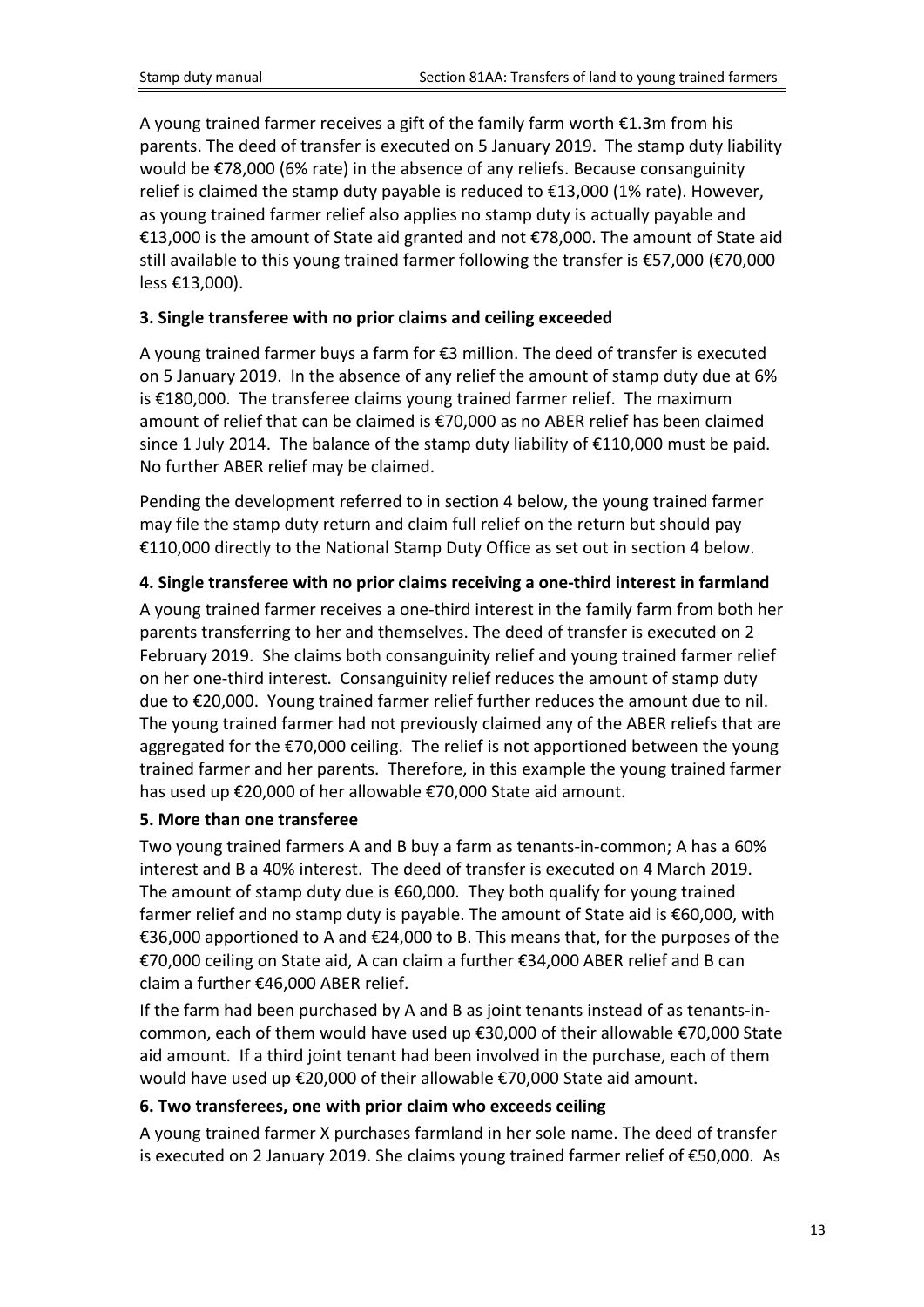the amount of State aid granted is €50,000, she can claim further ABER relief up to €20,000.

Three months later she and her partner Y, who is also a young trained farmer, purchase 80 hectares of farmland as joint tenants and the stamp duty is €90,000. As this is Y's first claim for an ABER relief, he can claim his full €45,000 young trained farmer relief. However, as X has already used up €50,000 of her €70,000 allowable State aid amount, she can claim only a further €20,000 in young trained farmer relief. The net result is that €25,000 stamp duty is payable on the deed of transfer (i.e. €90,000 less X's €20,000 relief and Y's €45,000 relief).

### **7. Purchase with non-farmer spouse not subject to €70,000 ceiling**

A young trained farmer and his wife (who is not a farmer) buy a farm as joint owners for €800,000 and get young trained farmer relief of €48,000 (€800,000 at 6%). The amount of young trained farmer relief is split between them. The husband is therefore granted €24,000 in State aid which means that young trained farmer relief of up to €46,000 can be claimed on any further acquisitions of land by him without exceeding the €70,000 ceiling (assuming no income tax relief claimed). The wife is not subject to the €70,000 ceiling.

### **8. Acquisition by two young trained farmers with one exceeding €70,000 ceiling**

Two young trained farmer brothers A and B are jointly gifted the family farm valued at €3m incurring a stamp duty liability of €30,000 having claimed consanguinity relief. The amount of young trained farmer relief claimed is €30,000 (€15,000 each).

A subsequently purchased land for €1.2m from an uncle. He claimed consanguinity relief which reduced his stamp duty liability to €12,000 (€1.2m @ 1%). He also claimed young trained farmer relief which further reduced his stamp duty liability to nil. This brings his aggregate State aid to €27,000 (€15,000 + €12,000) which is below the €70,000 ceiling.

B subsequently purchased land for  $E1.2M$  from an unrelated party. As consanguinity relief did not apply, his stamp duty liability is €72,000 (6% rate). Having already claimed €15,000 young trained farmer relief, he can claim up to €55,000 more in this relief leaving him with a stamp duty liability of €17,000 and unable to claim any further ABER relief.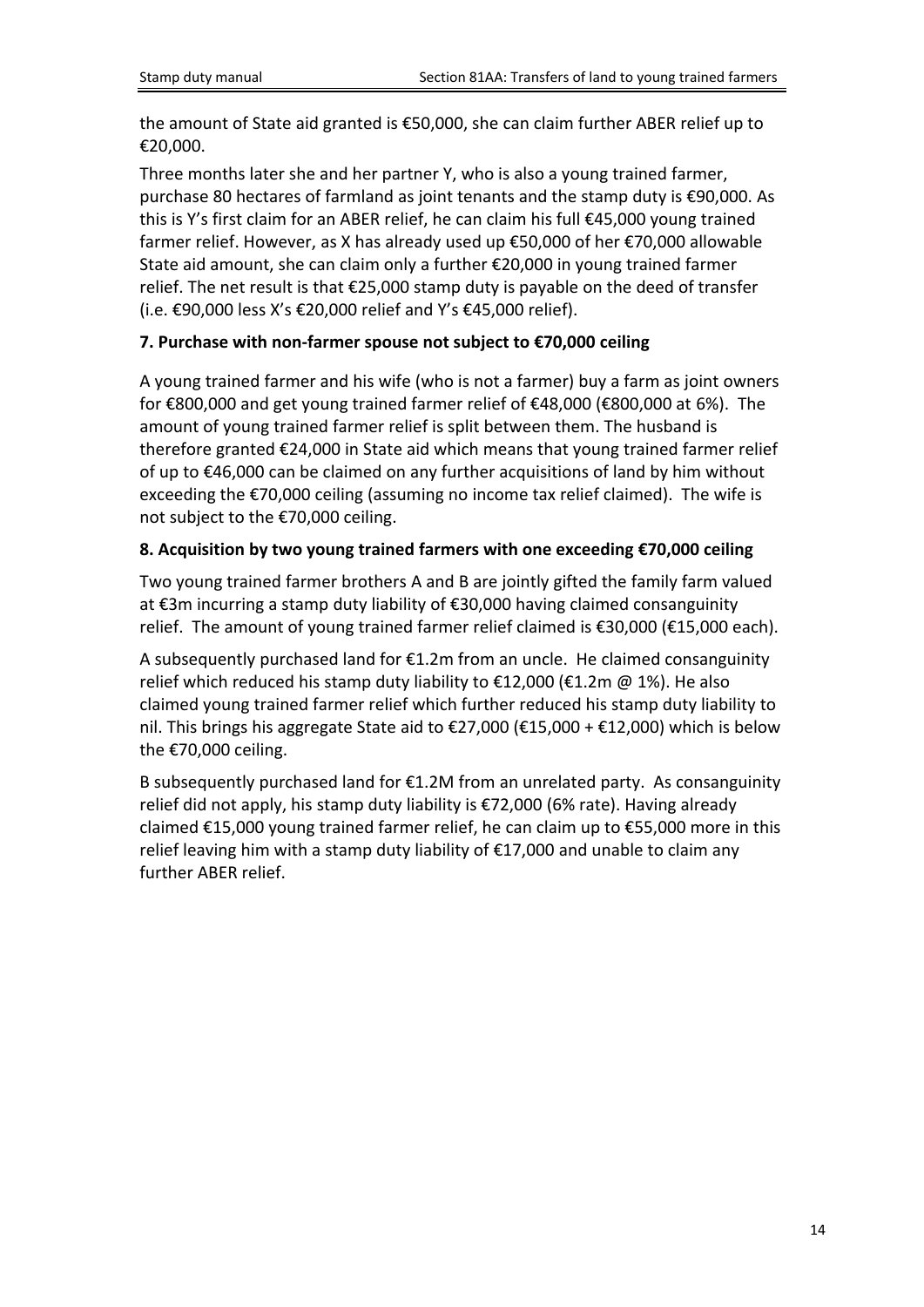### **9. Income tax relief followed by young trained farmer relief without exceeding €70,000 ceiling**

A young trained farmer entered into a succession farm partnership with his mother for a 3-year period commencing with the year of assessment 2017. He claimed the maximum allowable succession farm partnership tax credit of €2,500 for 2017. He will again claim this tax credit for the year 2018 when filing his return in October 2019. His mother plans to transfer the farm to him in September 2020. Assuming a value of €5m at this time, the stamp duty liability would be  $€50,000$  (1% rate) with consanguinity relief. At this stage the aggregate State aid granted would be €55,000 (€2,500 + €2,500 + €50,000). He can continue claiming the farm succession partnership tax credit until the €70,000 ceiling is reached.

# <span id="page-14-0"></span>4 Claiming the young trained farmer relief

Sections 81, 81A and 81AA (young trained farmer relief) were amended on a number of occasions following their enactment. Eligibility for this relief is determined by the provisions that applied when the deed of transfer was executed.

For deeds of transfer executed on or after 7 July 2012, young trained farmer relief is claimed on a self-assessment basis where the qualifying conditions for the relief are satisfied. The claim is made on a stamp duty return that must be filed through Revenue's online system (ROS) in respect of the deed of transfer.

The stamp duty return on ROS has been adapted to cater for a situation where full young trained farmer relief is no longer available where the €70,000 State aid ceiling has been reached. Assistance on how to complete a return and claim young trained farmer relief having regard to the  $\epsilon$ 70,000 State aid ceiling is available at this [link.](https://www.revenue.ie/en/online-services/support/documents/help-guides/stamp-duty/completing-stamp-duty-return-online.pdf) Where the land includes a farmhouse (which must be of a character appropriate to the land), the return should identify the property as 'mixed use' (i.e. residential and non-residential). Young trained farmer relief may be claimed for both the land and the farmhouse (see section 2.1 above).

While supporting documentation (such as a certified copy of the deed of transfer, birth certificate, agricultural qualification, Teagasc certificate, farm records) in relation to the claim is not required to be included with the return, it should be retained for six years from the later of the date of the stamp duty return or the amended stamp duty return or the date the stamp duty was paid as it may be requested by Revenue in the event of a follow-up compliance check.

## <span id="page-14-1"></span>4.1 Claiming a refund

A transferee may be entitled to claim a refund of stamp duty already paid where he or she has failed to claim young trained farmer relief when making the return. Such a claim must be made within four years of the date on which the deed of transfer was stamped. Revenue is statutorily prohibited from making a refund where a claim is made outside of this four-year period.<sup>11</sup>

<sup>11</sup> Section 159A(1) SDCA 1999.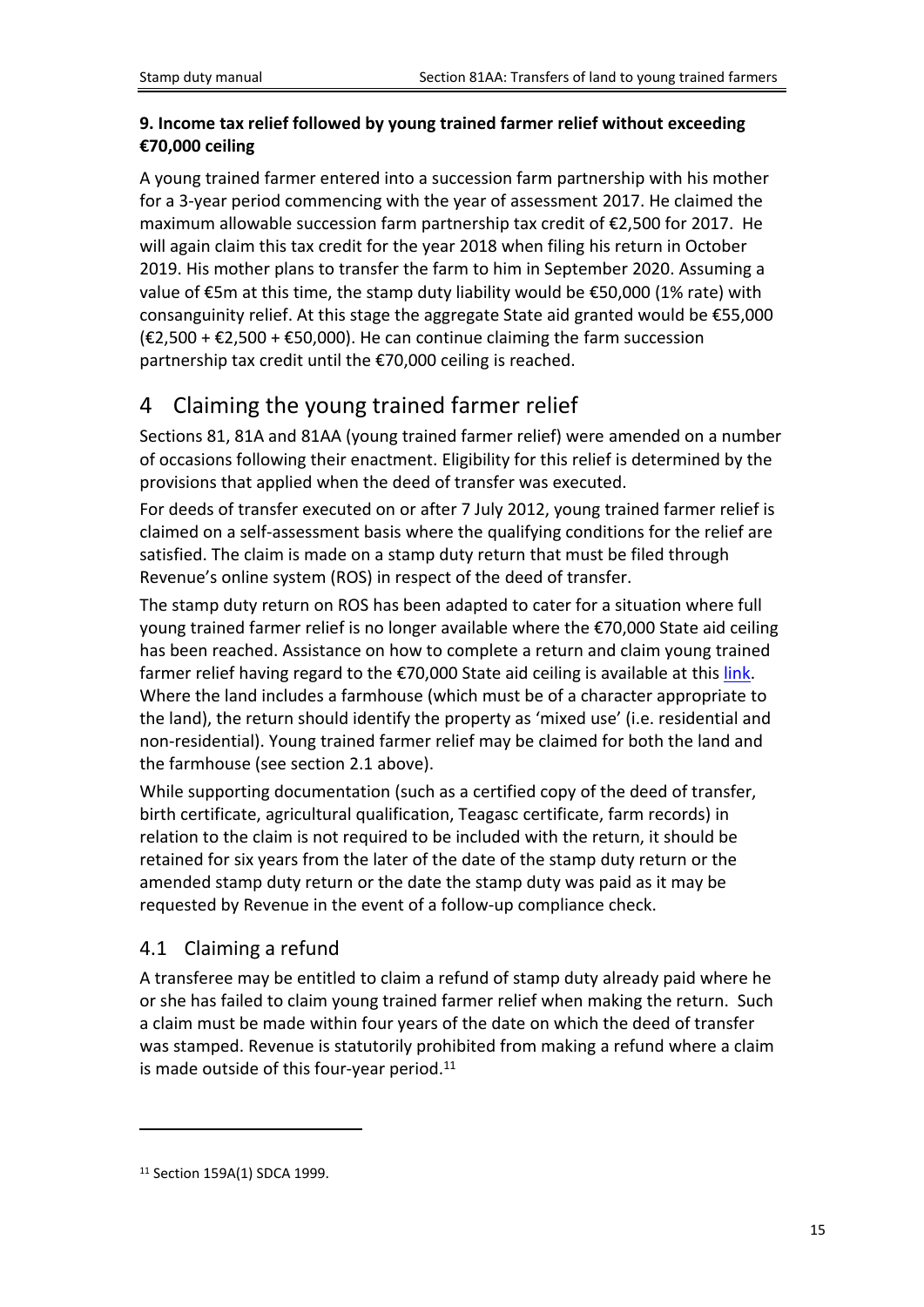A transferee may also be entitled to claim a refund of stamp duty already paid where he or she did not hold the relevant agricultural qualification on the date on which the deed of transfer was executed but obtains the qualification within four years of this date. Such a claim must be made within four years of the date on which the qualification was obtained.<sup>12</sup>

#### **Example**

- Date deed of transfer executed: 12 March 2013
- Date transferee becomes the holder of the qualification: 28 February 2017
- Date valid claim for refund must be with Revenue: 27 February 2021

The return must be amended on ROS and young trained farmer relief claimed on the return. Information on how to amend a return is contained at this [link.](https://www.revenue.ie/en/online-services/support/documents/help-guides/stamp-duty/amend-stamp-duty-return-ros.pdf) A written claim for the refund must then be submitted to Revenue. The claim must set out the basis for the refund, include a certified copy of the deed of transfer, copy of the birth certificate, agricultural qualification, Teagasc certificate and a declaration that the transferee intends to spend at least 50% of his or her normal working time farming the transferred land and retain ownership of that land for a period of at least five years from the date of claim. The Document ID that is on the return must also be included. Refund claims should be sent to:

Customer Service Team, National Stamp Duty Office, Office of the Revenue Commissioners, Dublin Castle, Dublin 2. D02 F342

## <span id="page-15-0"></span>5 Recovery of young trained farmer relief

### <span id="page-15-1"></span>5.1 Clawback of young trained farmer relief

The young trained farmer relief granted is to be clawed back if the land is disposed of within the period of five years of-

- the date on which the deed of transfer was executed, or
- in the case of the delayed achievement of the relevant agricultural qualification, the date on which the claim for a refund was made,

**and** is not replaced by other land within twelve months of the date of disposal. In the case of a compulsory purchase order (CPO), the twelve months starts on the

<sup>12</sup> Section 159A(1) SDCA 1999.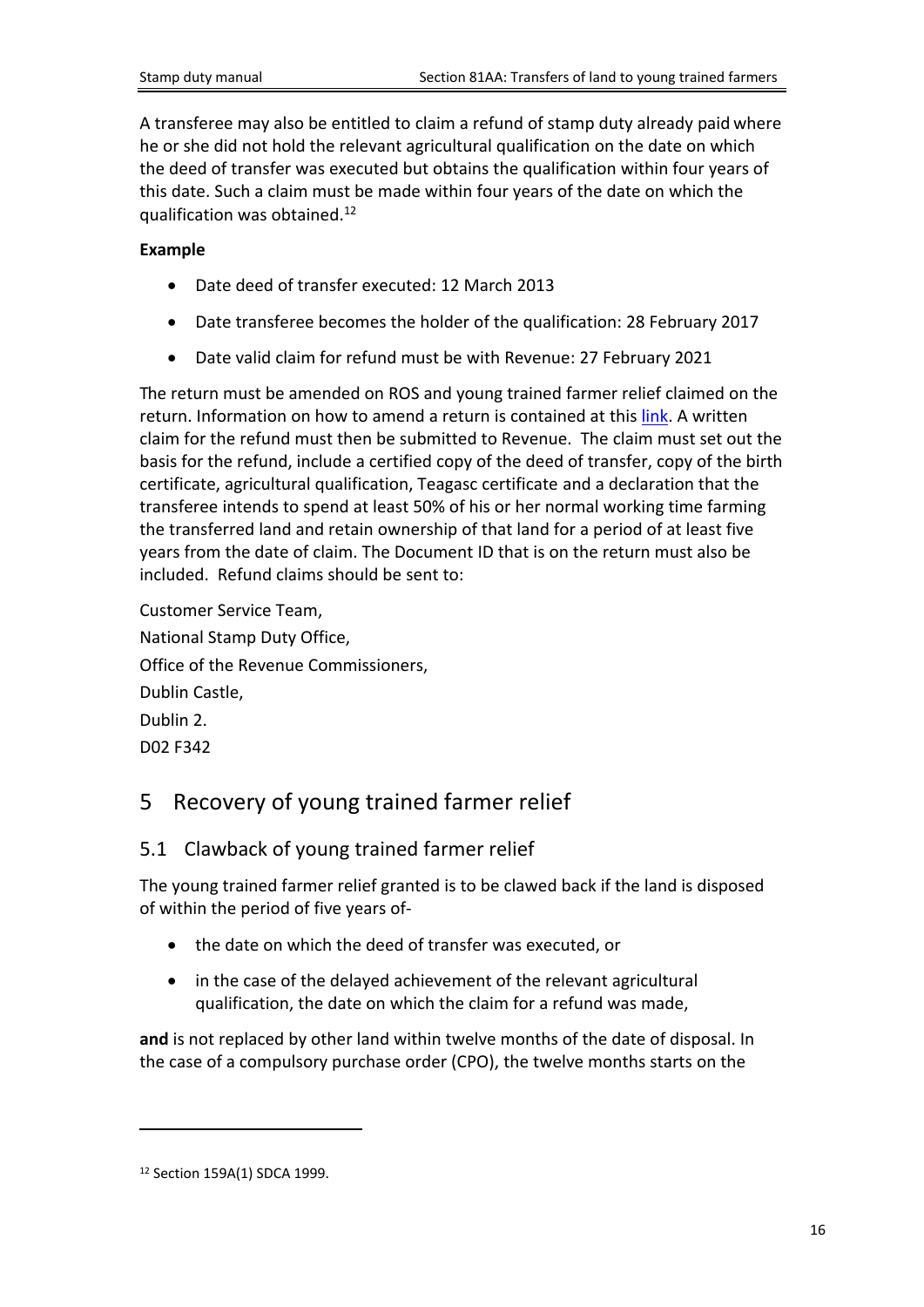date of the CPO. In the case of a partial disposal of the land, a corresponding proportion of the relief is to be clawed back.

A clawback does not arise where one joint owner disposes of his or her interest in the land to another joint owner or where a young trained farmer creates a joint tenancy with his or her spouse or civil partner.

In the case of jointly-owned land, each joint owner is jointly and severally liable for payment of the clawback amount.

In the event of a clawback, interest at the daily rate of 0.0219% is payable from the date of the clawback event, such as the disposal of the land, to the date the clawback amount is paid to Revenue.

For information on how to return the relief and pay the associated interest to Revenue please see the [guide](https://www.revenue.ie/en/online-services/support/documents/help-guides/stamp-duty/declare-and-pay-a-clawback-of-stamp-duty-on-ros.pdf) on how to declare and pay a clawback.

Young trained farmer relief that is clawed back and that was taken into account for the purposes of the €70,000 ceiling on allowable State aid becomes available again for further ABER relief where the €70,000 ceiling has not otherwise been exceeded.

### <span id="page-16-0"></span>5.2 Calculation of clawback

The clawback amount is calculated using the following formula:

### **S x N**

### **V**

where -

- **S** is the amount of stamp duty that would have been charged in the absence of young trained farmer relief;
- **N** is the amount of the proceeds from the disposal, or part disposal, of the land that is not used to acquire other land;
- **V** is the market value of the entirety of the land, in respect of which young trained farmer relief applied, immediately before the disposal or part disposal.

Where there are several part disposals of land, the aggregate of any clawback amounts cannot exceed the stamp duty that would have been charged in the absence of young trained farmer relief.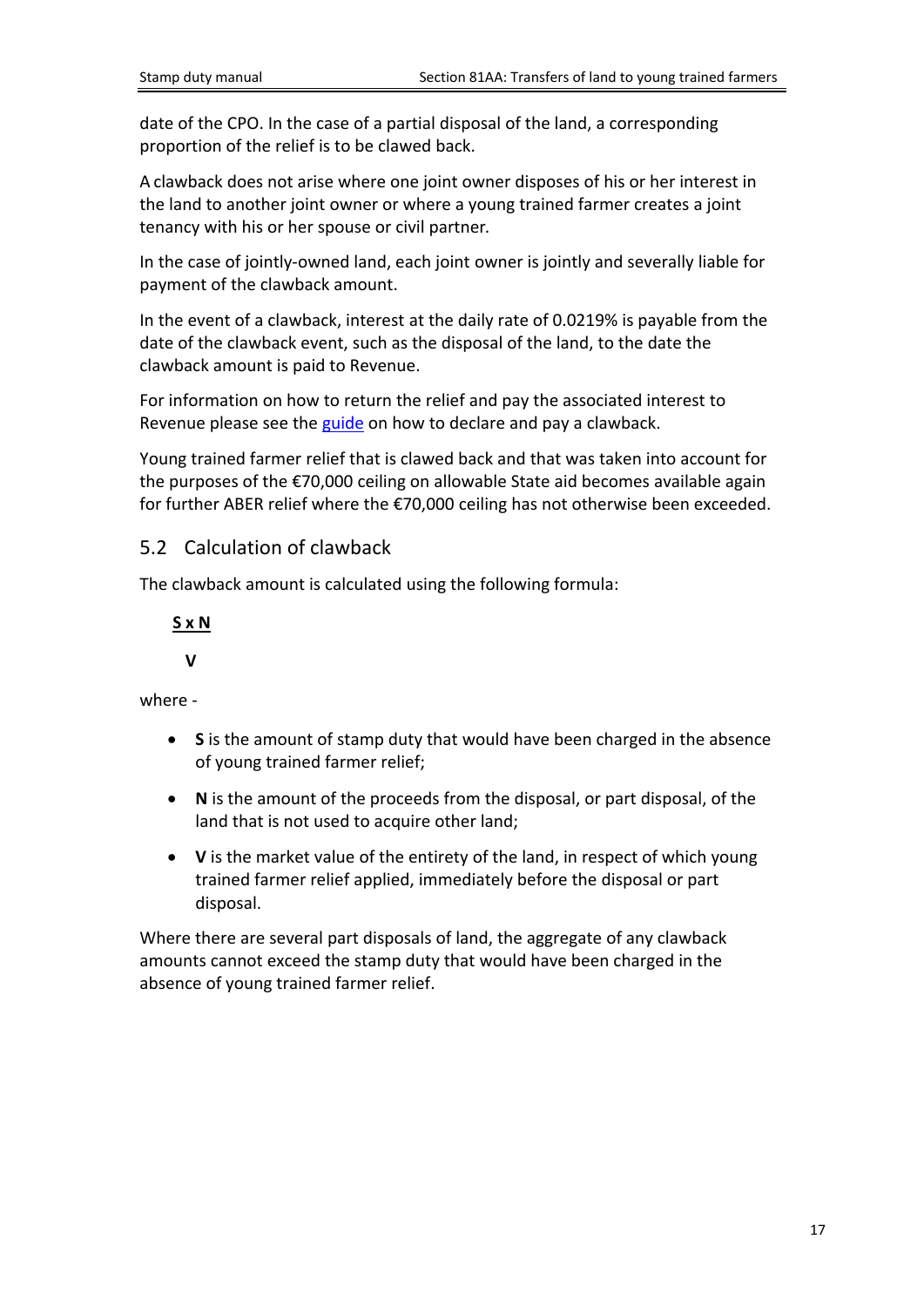#### **Examples**

The following examples assume that the qualifying conditions for young trained farmer relief are satisfied and that the relief is correctly claimed.

#### **1. Disposal of the land within five years**

A young trained farmer buys 20 hectares of farmland for €500,000 in January 2017. Stamp duty of €10,000 (€500,000 @ 2%\*) would have been chargeable on the purchase in the absence of young trained farmer relief. In July 2018, the full 20 hectares is sold for its market value of €550,000. The proceeds are not used to acquire other land within the following year. The clawback is calculated as follows:

€10,000 X €550,000 ÷ €550,000 = €10,000

If, instead of €550,000, the market value of the land immediately before the disposal is €530,000, the clawback amount would be calculated as follows:

€10,000 X €550,000 ÷ €530,000 = €10,377

However, the clawback amount is reduced from  $£10,377$  to  $£10,000$  because it is capped at the amount of the stamp duty actually relieved.

\* a stamp duty rate of 2% applied to instruments executed prior to 11 October 2017

#### **2. Part disposal of land within five years**

A young trained farmer buys 20 hectares of farmland for €500,000 in December 2017. Stamp duty of €30,000 (€500,000 @ 6%) would have been chargeable on the purchase in the absence of young trained farmer relief. In July 2018, 10 hectares is sold for €210,000 when the market value of the full 20 hectares is €510,000. The proceeds are not used to acquire other land within the following year. The clawback is calculated as follows:

€30,000 X €210,000 ÷ €510,000 = €12,353

The remaining 10 hectares is sold in August 2019 for €300,000 when the market value of the full 20 hectares is €520,000. The clawback is calculated as follows:

€30,000 X €300,000 ÷ €520,000 = €17,308

There is no need to restrict this second clawback amount as both clawback amounts  $(E12,353 + E17,308)$  are less than the amount of stamp duty of €30,000 actually relieved.

### **3. Acquisition of replacement land**

A young trained farmer buys 20 hectares of farmland for €500,000 in December 2017. Stamp duty of €30,000 (€500,000 @ 6%) would have been chargeable on the purchase in the absence of young trained farmer relief. In July 2018, the full 20 hectares is sold for its market value of €550,000. The farmer buys 18 hectares of farmland for €560,000 in May 2019. As the full proceeds from the disposal have been used to acquire other land, the clawback of €30,000 that would otherwise have applied is avoided (see calculation in example 1 above).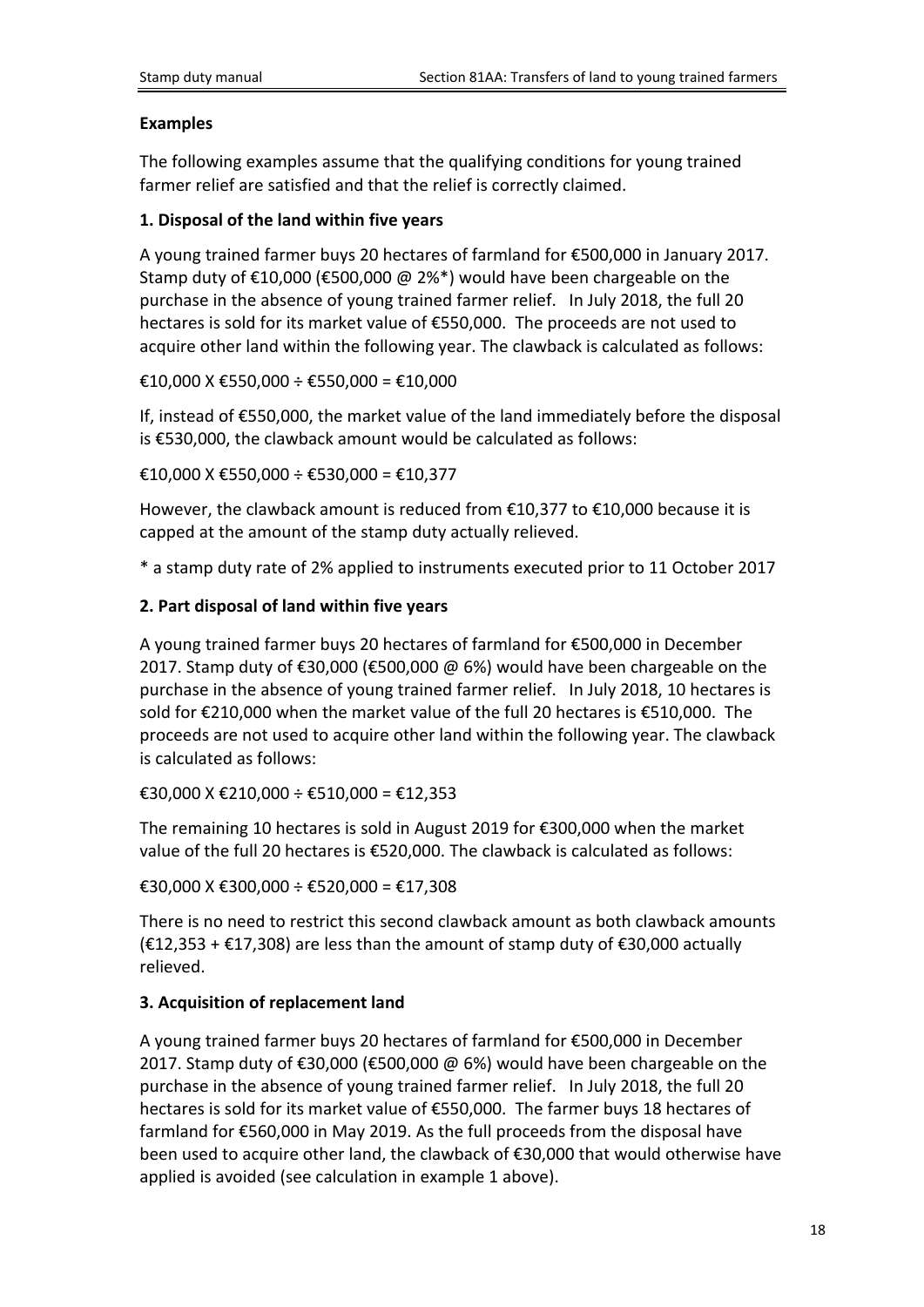If only €400,000 of the €550,000 proceeds is used to acquire other land, the proceeds not used is €150,000 (N in the formula). The value of the 20 hectares at the time of disposal is €550,000. The clawback amount would be calculated as follows:

€30,000 X €150,000 ÷ €550,000 = €8,182

If the disposal proceeds are first used to acquire other land in September 2019, the clawback applies as this is later than twelve months of the date of disposal.

### <span id="page-18-0"></span>5.3 Other recovery of relief

Other than as set out in section 5.1 above, the relief allowed must be returned to Revenue where:

- (a) qualifying conditions were required to be satisfied when the relief/refund was claimed, and it is subsequently discovered that the conditions were not satisfied (applies to both consanguinity and young trained farmer relief), and
- (b) the €70,000 ceiling on the ABER reliefs (see section 3.4 above) is exceeded and it is the stamp duty relief and not the income tax relief that is to be returned to Revenue.

In the case of (a), the return should be amended to 'untick' the relief. The stamp duty and interest should be paid. Information on how to amend a return is included in section 4.1 above. In the case of (b), Revenue should be contacted at the address shown in section 4.1 above.

## <span id="page-18-1"></span>6 Leaflet SD2B

<span id="page-18-2"></span>This manual replaces leaflet SD2B which has been withdrawn as it is out of date and does not reflect the current position.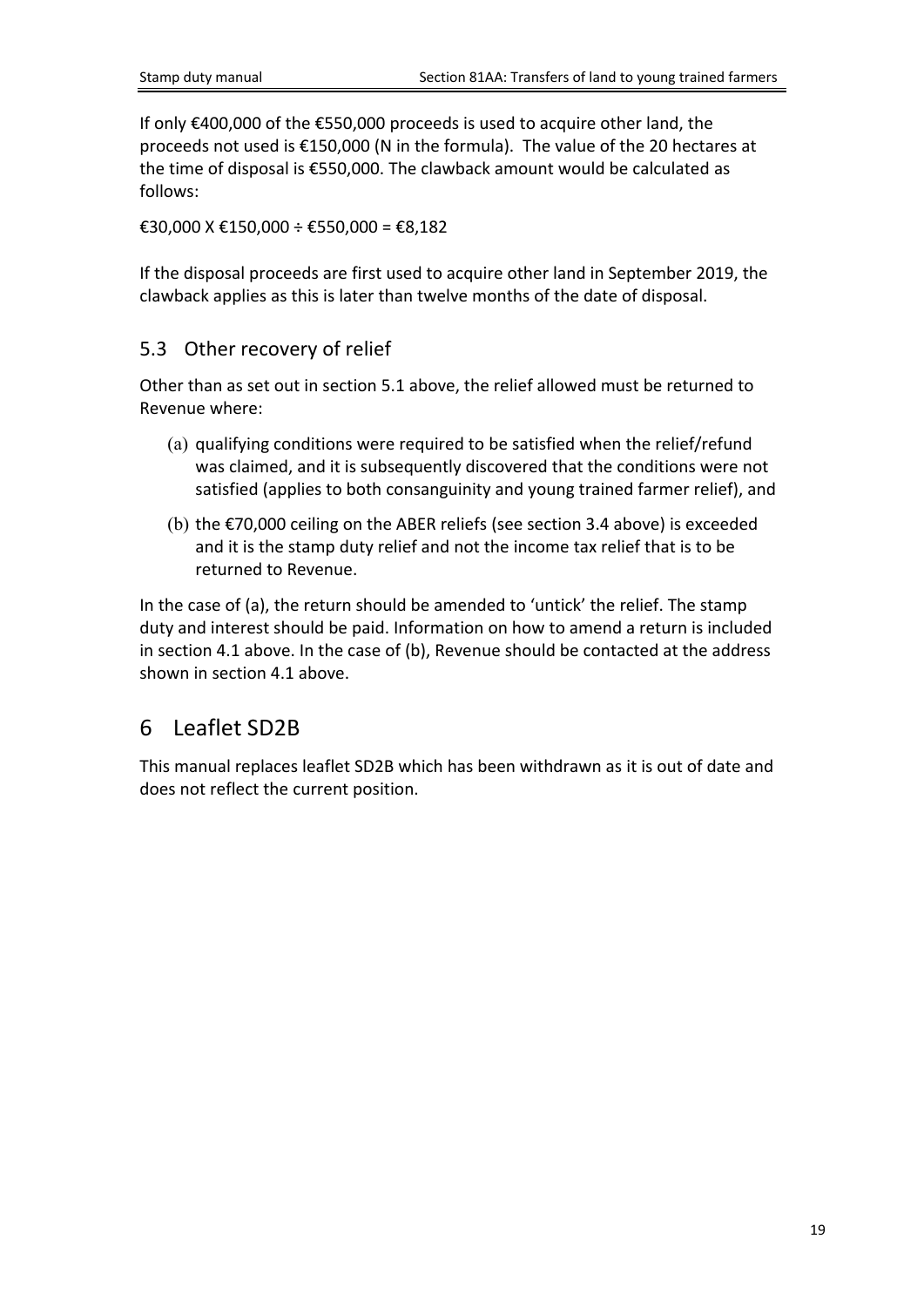## <span id="page-19-0"></span>Appendix 1

## **Summary of conditions applicable at different times**

Where there is a single transferee the conditions set out in Part A of Table 1 must always be satisfied. In addition, depending on the date of execution of the instrument, the conditions in Parts B, C and D of Table 1 must also be satisfied.

Where there is more than one transferee the conditions set out in Table 2 must always be satisfied.

### **Table 1: Single transferee**

#### **Part A: Conditions to be satisfied if the instrument is executed on or after 2 April 2007**

| Qualifying conditions - single transferee                                                                                                                                                                                                                                                                                                                                                                                                                                                                                                   | section of<br>manual |
|---------------------------------------------------------------------------------------------------------------------------------------------------------------------------------------------------------------------------------------------------------------------------------------------------------------------------------------------------------------------------------------------------------------------------------------------------------------------------------------------------------------------------------------------|----------------------|
| The land must be agricultural land. Agricultural land includes<br>farmhouses and farm buildings as are of a character appropriate to the<br>land. The relief is not available if the deed of transfer transfers<br>commercial woodlands in addition to agricultural land.                                                                                                                                                                                                                                                                   | 2.1                  |
| The transfer must be by way of sale or gift: leases are not covered.                                                                                                                                                                                                                                                                                                                                                                                                                                                                        | 2.2                  |
| The transfer may not be effected in such a way that allows the land to<br>revert to the transferor. However, the transferor may retain certain<br>rights such as a right of residence, support and maintenance.                                                                                                                                                                                                                                                                                                                             | 2.2                  |
| The transferee must be an individual under 35 years of age on the date<br>of execution of the deed of transfer.                                                                                                                                                                                                                                                                                                                                                                                                                             | 2.3.1                |
| The transferee must hold a relevant agricultural qualification on the<br>date of execution of the deed of transfer.<br>However, if the transferee meets all the conditions set out in Part A<br>(and, where appropriate, Parts B, C and D), except for the fact that the<br>transferee is not the holder of such a qualification on the date of<br>execution of the deed of transfer, and that qualification is attained<br>within 4 years of that date, that transferee may claim a refund of the<br>stamp duty paid ("refund situation"). | 2.3.2                |
| The transferee must intend:<br>to spend at least 50% of his or her normal working time farming the<br>transferred land, and<br>retain ownership of that land,<br>for a period of at least five years from the date of execution of the<br>deed of transfer.                                                                                                                                                                                                                                                                                 | 2.3.3                |

**Part B: Conditions to be satisfied if the deed of transfer is executed on or after**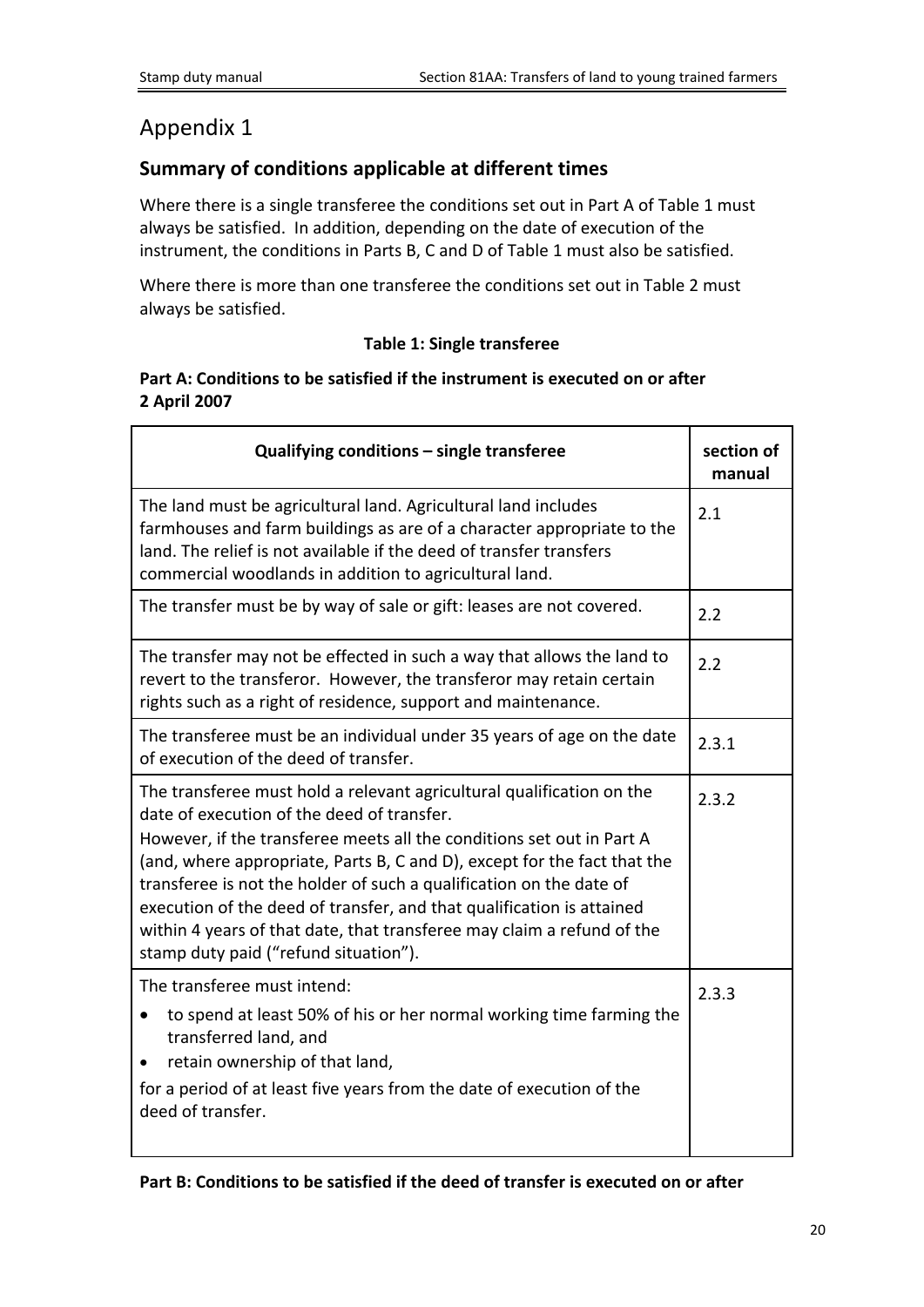### **1 July 2014**

| The transferee must be the head of the agricultural holding which<br>means being in charge of or controlling each parcel of farmland that is | 3.2 |
|----------------------------------------------------------------------------------------------------------------------------------------------|-----|
| acquired.                                                                                                                                    |     |

### **Part C: Conditions to be satisfied if the deed of transfer is executed on or after 25 December 2017**

| The transferee must submit a business plan to Teagasc<br>before the deed is executed [or in a refund situation,<br>before the refund is claimed]. The transferee must be the<br>holder of a "Teagasc Certificate" confirming submission of<br>the business plan. | 2.3.4 |
|------------------------------------------------------------------------------------------------------------------------------------------------------------------------------------------------------------------------------------------------------------------|-------|
| The transferee must have fewer than 50 employees and an<br>annual turnover and/or balance sheet total not exceeding<br>£10m.                                                                                                                                     | 3.3   |

### **Part D: Conditions to be satisfied if the deed of transfer is executed on or after 1 January 2019**

| Where the transferee qualifies for both consanguinity<br>relief and young trained farmer relief, consanguinity relief<br>is calculated first. Consanguinity relief will reduce the rate<br>of stamp duty applicable to 1%. Young trained farmer<br>relief is then applied (subject to the ceiling) to eliminate or<br>reduce the amount of stamp duty payable. | $3.4.2 -$ this section<br>contains an example<br>showing how to<br>calculate the amount of<br>relief which is subject<br>to State aid rules |
|----------------------------------------------------------------------------------------------------------------------------------------------------------------------------------------------------------------------------------------------------------------------------------------------------------------------------------------------------------------|---------------------------------------------------------------------------------------------------------------------------------------------|
| There is a lifetime ceiling of $\epsilon$ 70,000 on the amount of<br>ABER relief that may be claimed by a transferee. In<br>determining whether the ceiling is met the transferee<br>must aggregate:<br>the amount of young trained farmer relief claimed in<br>$\bullet$<br>respect of instruments executed on or after 1 July<br>2014,                       | $3.4$ – this section<br>contains examples<br>showing how to<br>calculate the amount of<br>relief available to be<br>claimed                 |
| the amount of stock relief claimed in respect of the<br>$\bullet$<br>year of assessment 2014 and subsequent years, and                                                                                                                                                                                                                                         |                                                                                                                                             |
| the amount of relief for succession farm partnerships<br>claimed in respect of the year of assessment 2014 and<br>subsequent years.                                                                                                                                                                                                                            |                                                                                                                                             |
| The transferee may only claim a maximum lifetime<br>amount relief of €70,000 across the three ABER reliefs.                                                                                                                                                                                                                                                    |                                                                                                                                             |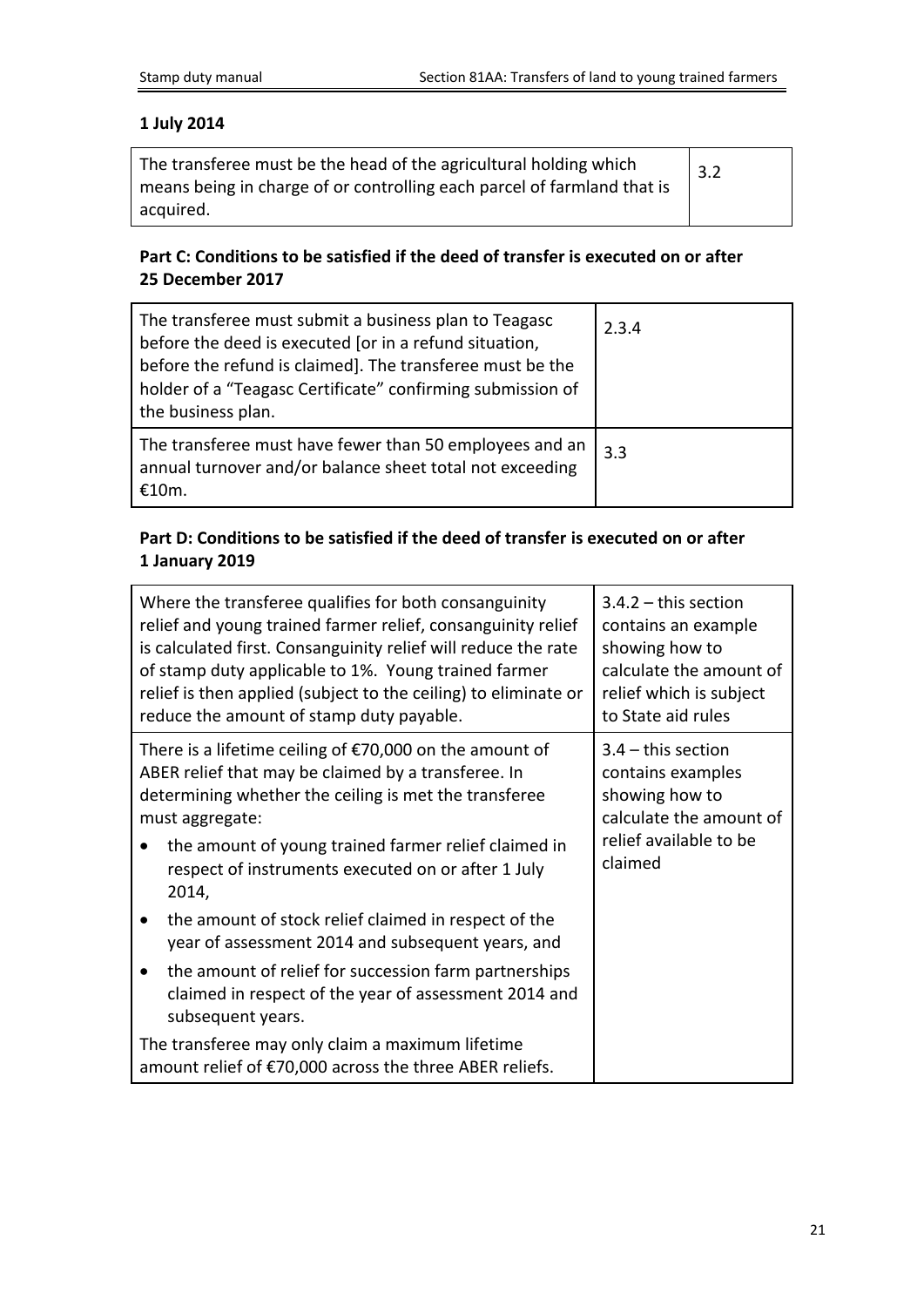### **Table 2: More than one transferee**

| Other than where the exceptions in section 2.2 relating to<br>joint ownership apply, all transferees must meet the<br>conditions set out in Parts A, B and C of Table 1. A joint<br>business plan should be submitted to Teagasc. | 2.1, 2.2, 2.3, 3.2, 3.3                                                                        |
|-----------------------------------------------------------------------------------------------------------------------------------------------------------------------------------------------------------------------------------|------------------------------------------------------------------------------------------------|
| Each transferee may claim the lifetime ceiling of $\epsilon$ 70,000.<br>Where the land is being transferred to more than one<br>transferee, the lifetime ceiling is apportioned.                                                  | $3.5 -$ this section<br>contains examples<br>showing how the<br>apportionment is<br>calculated |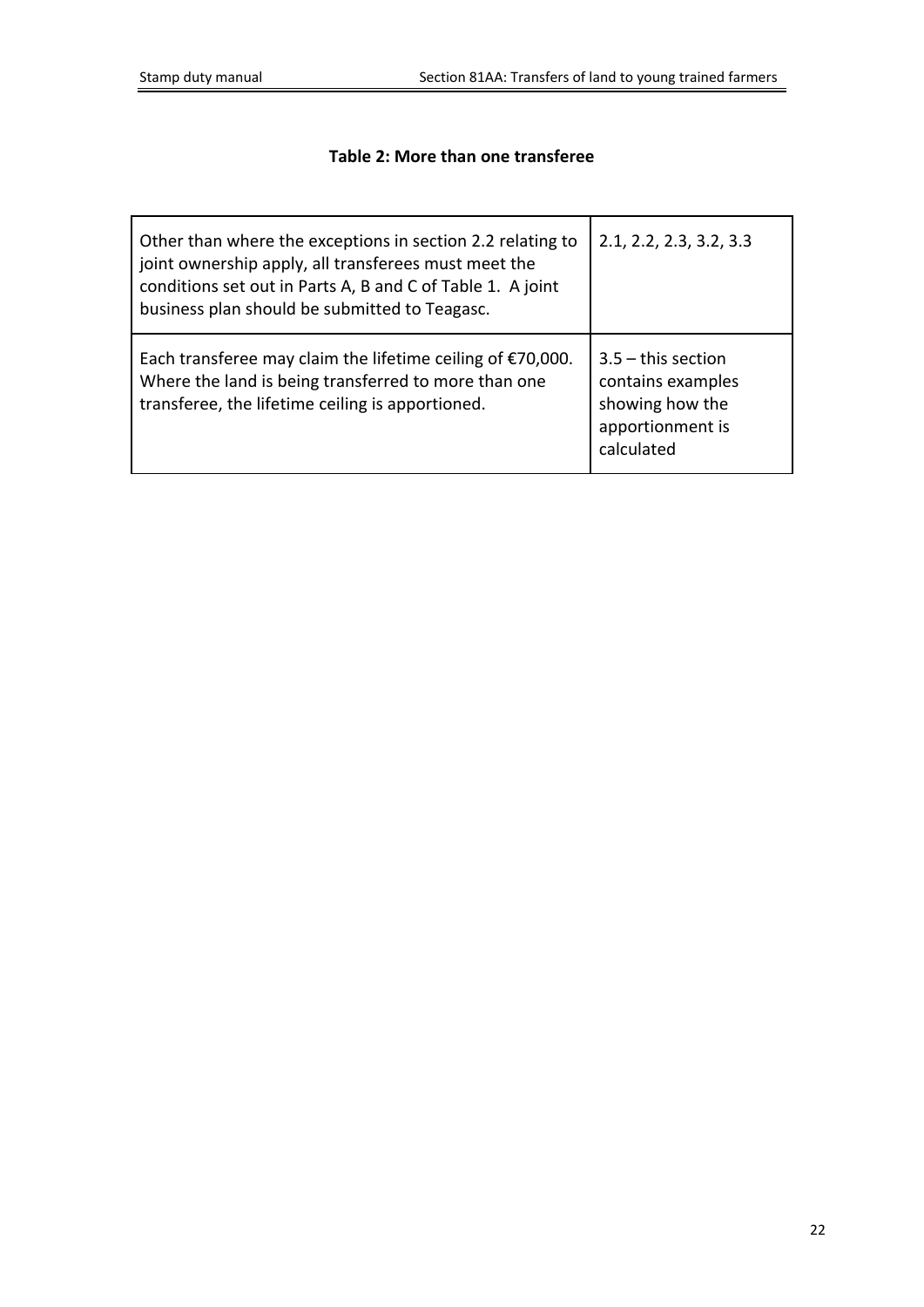## <span id="page-22-0"></span>Appendix 2

### **Relevant agricultural qualifications**

### **A. 'Schedule 2B' qualifications**

### **Level 6 qualifications awarded by the Qualifications and Quality Assurance Authority of Ireland:**

- (a) Level 6 Advanced Certificate in Farming;
- (b) Level 6 Advanced Certificate in Agriculture;
- (c) Level 6 Advanced Certificate in Dairy Herd Management;
- (d) Level 6 Advanced Certificate in Drystock Management;
- (e) Level 6 Advanced Certificate in Agricultural Mechanisation;
- (f) Level 6 Advanced Certificate in Farm Management;
- (g) Level 6 Advanced Certificate in Machinery and Crop Management;
- (h) Level 6 Advanced Certificate in Horticulture;
- (i) Level 6 Advanced Certificate in Forestry;
- (j) Level 6 Advanced Certificate in Stud Management;
- (k) Level 6 Advanced Certificate in Horsemanship;
- (l) Level 6 Specific Purpose Certificate in Farm Administration.

## **Other qualifications awarded by the Qualifications and Quality Assurance Authority of Ireland:**

- (a) Higher Certificate in Agriculture;
- (b) Bachelor of Science in Agriculture;
- (c) Higher Certificate in Agricultural Science; (WIT)
- (d) Bachelor of Science in Agricultural Science; (WIT)
- (e) Bachelor of Science (Honours) in Land Management, Agriculture; (WIT)
- (f) Bachelor of Science (Honours) in Land Management, Horticulture; (WIT)
- (g) Bachelor of Science (Honours) in Land Management, Forestry; (WIT)
- (h) Higher Certificate in Engineering in Agricultural Mechanisation; (LIT)
- (i) Bachelor of Business in Rural Enterprise and Agri-Business; (GMIT)
- (j) Bachelor of Science in Agriculture and Environmental Management; (GMIT)
- (k) Bachelor of Science in Horticulture; (ITB)/(WIT)
- (l) Bachelor of Arts (Honours) in Horticultural Management
- (m)Bachelor of Science in Forestry; (WIT)
- (n) Higher Certificate in Business in Equine Studies; (AIT)
- (o) Bachelor of Business in Equine Studies; (AIT)
- (p) Higher Certificate in Science Applied Agriculture; (LyIT)
- (q) Bachelor of Science (Honours) in Sustainable Agriculture; (DkIT).

### **Qualifications awarded by other third-level institutions:**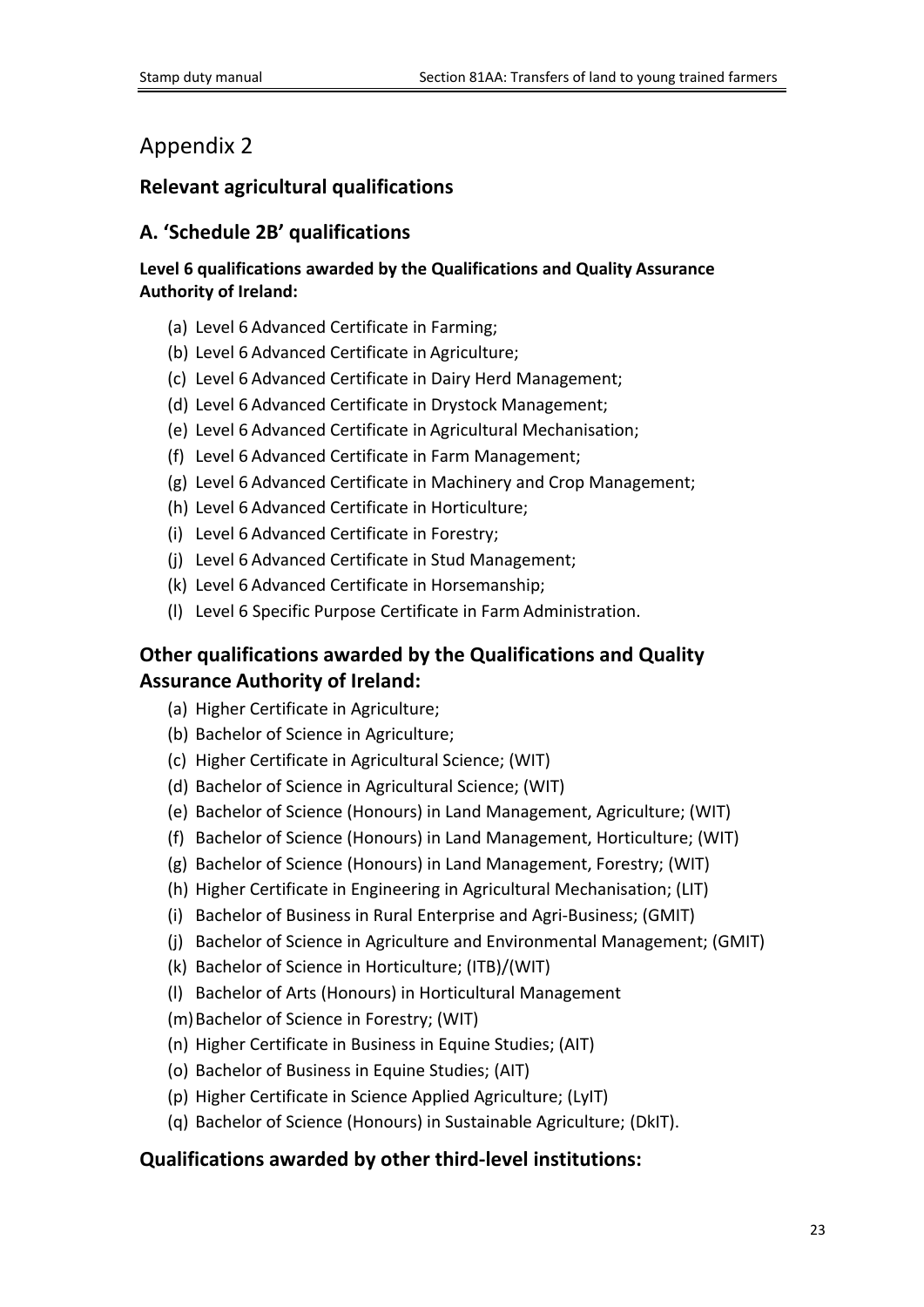- (a) Bachelor of Agricultural Science Animal Crop Production awarded by University College Dublin;
- (b) Bachelor of Agricultural Science Agri-Environmental Science awarded by University College Dublin;
- (c) Bachelor of Agricultural Science Animal Science awarded by University College Dublin;
- (d) Bachelor of Agricultural Science Animal Science Equine awarded by University College Dublin;
- (e) Bachelor of Agricultural Science Dairy Business awarded by University College Dublin;
- (f) Bachelor of Agricultural Science Food and Agribusiness Management awarded by University College Dublin;
- (g) Bachelor of Agricultural Science Forestry awarded by University College Dublin;
- (h) Bachelor of Agricultural Science Horticulture, Landscape and Sportsturf Management awarded by University College Dublin;
- (i) Bachelor of Veterinary Medicine awarded by University College Dublin;
- (j) Bachelor of Science in Equine Science awarded by the University of Limerick;
- (k) Diploma in Equine Science awarded by the University of Limerick;
- (l) Bachelor of Science (Honours) in Agriculture awarded by the Dundalk Institute of Technology.

## **B. Qualifications approved by Teagasc**

- (a) Bachelor of Agricultural Science- Agricultural Systems Technology awarded by University College Dublin;
- (b) Bachelor of Science in Agricultural Science awarded by Tralee Institute of Technology;
- (c) Bachelor of Science in Sustainable Farm Management and Agribusiness awarded by Carlow Institute of Technology;
- (d) Bachelor of Science (Honours) in Sustainable Farm Management and Agribusiness awarded by Carlow Institute of Technology;
- (e) Bachelor of Science in Agriculture awarded by Letterkenny Institute of Technology;
- (f) Higher Certificate in Science in Agriculture awarded by Letterkenny Institute of Technology;
- (g) QQI Level 6 Specific Purpose Certificate in Farming;
- (h) Bachelor of Science (Honours) in Agricultural Science awarded by Waterford Institute of Technology.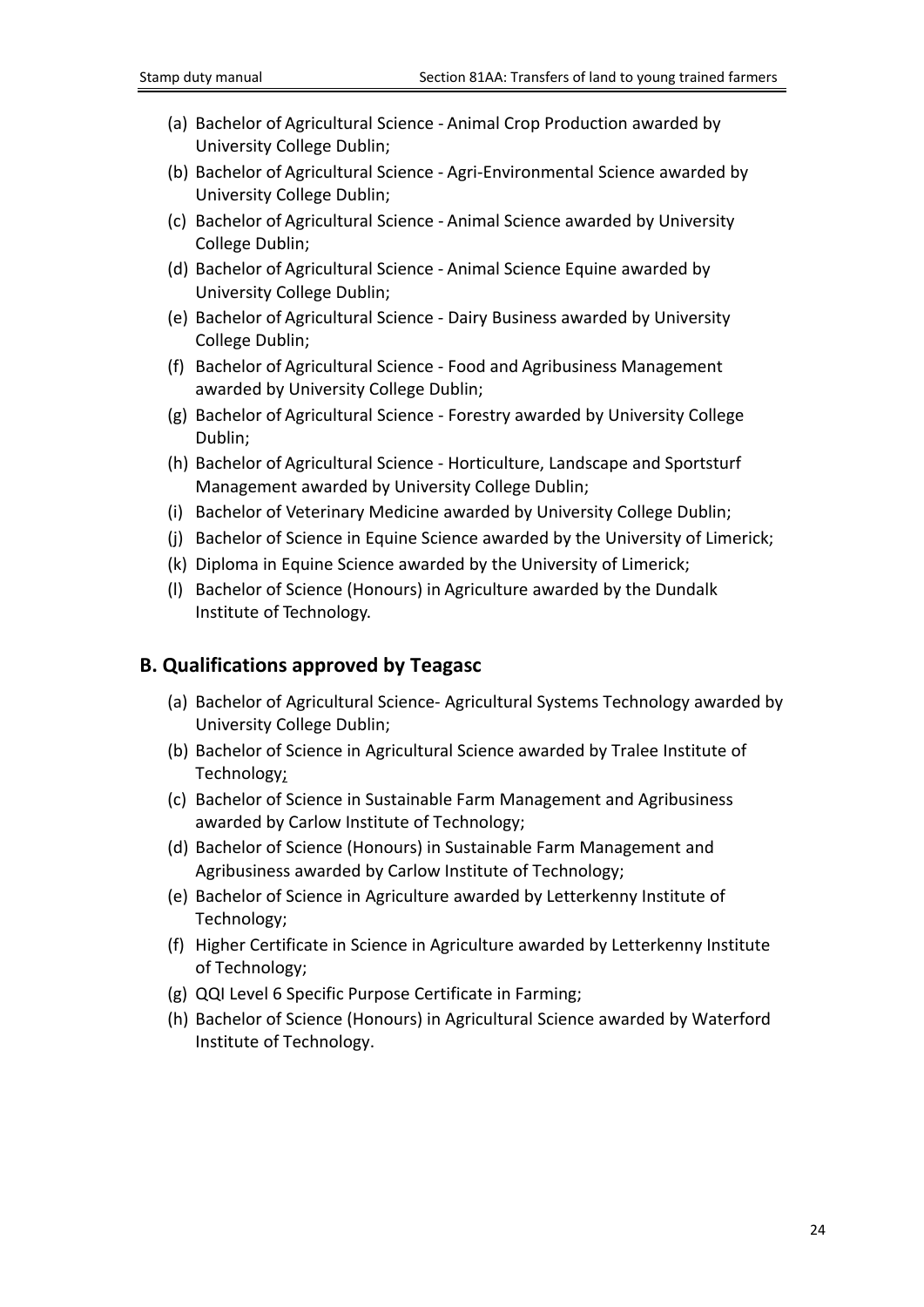### **C. Previous qualifications**

Instead of being the holder of a Schedule 2B qualification (see above) (or one that has been certified by Teagasc as being equivalent to such a qualification) or the holder of a letter issued by Teagasc confirming satisfactory completion of a training course for individuals with learning difficulties, a transferee may also satisfy one of the following requirements. The transferee may:

- before 31 March 2008, be the holder of a specified Schedule 2A qualification combined with a '180 hours' certificate\* or an alternative specified Schedule 2A qualification combined with an '80 hours'\* certificate, or
- before 31 March 2008, have achieved the required standard for entry into the third year of a third-level full-time course in any discipline of at least three years duration (requires confirmation by the third-level institution) combined with a '180 hours' certificate.

\*Section 81AA makes provision for some non-specific courses in such subjects as farm management, agriculture and horticulture where a certificate is awarded by the Qualifications and Quality Assurance Authority of Ireland where the duration of the particular course exceeds a specified minimum number of hours (known as '80 hours' and '180 hours' certificates).

## **'Schedule 2A' qualifications**

### **1. Qualifications awarded by the Further Education and Training Awards Council (FETAC):**

- (a) Vocational Certificate in Agriculture Level 3;
- (b) Advanced Certificate in Agriculture;
- (c) Vocational Certificate in Horticulture Level 3;
- (d) Vocational Certificate in Horse Breeding and Training Level 3;
- (e) Vocational Certificate in Forestry Level 3;

(f) Awards other than those referred to in subparagraphs (a) to (e) of this paragraph which are at a standard equivalent to the standard of an award under subparagraph (a) of this paragraph.

### **2. Qualifications awarded by the Higher Education and Training Awards Council (HETAC):**

- (a) National Certificate in Agriculture;
- (b) National Diploma in Agriculture;
- (c) National Certificate in Science in Agricultural Science;
- (d) National Certificate in Business Studies in Agri-Business;
- (e) National Certificate in Technology in Agricultural Mechanisation;